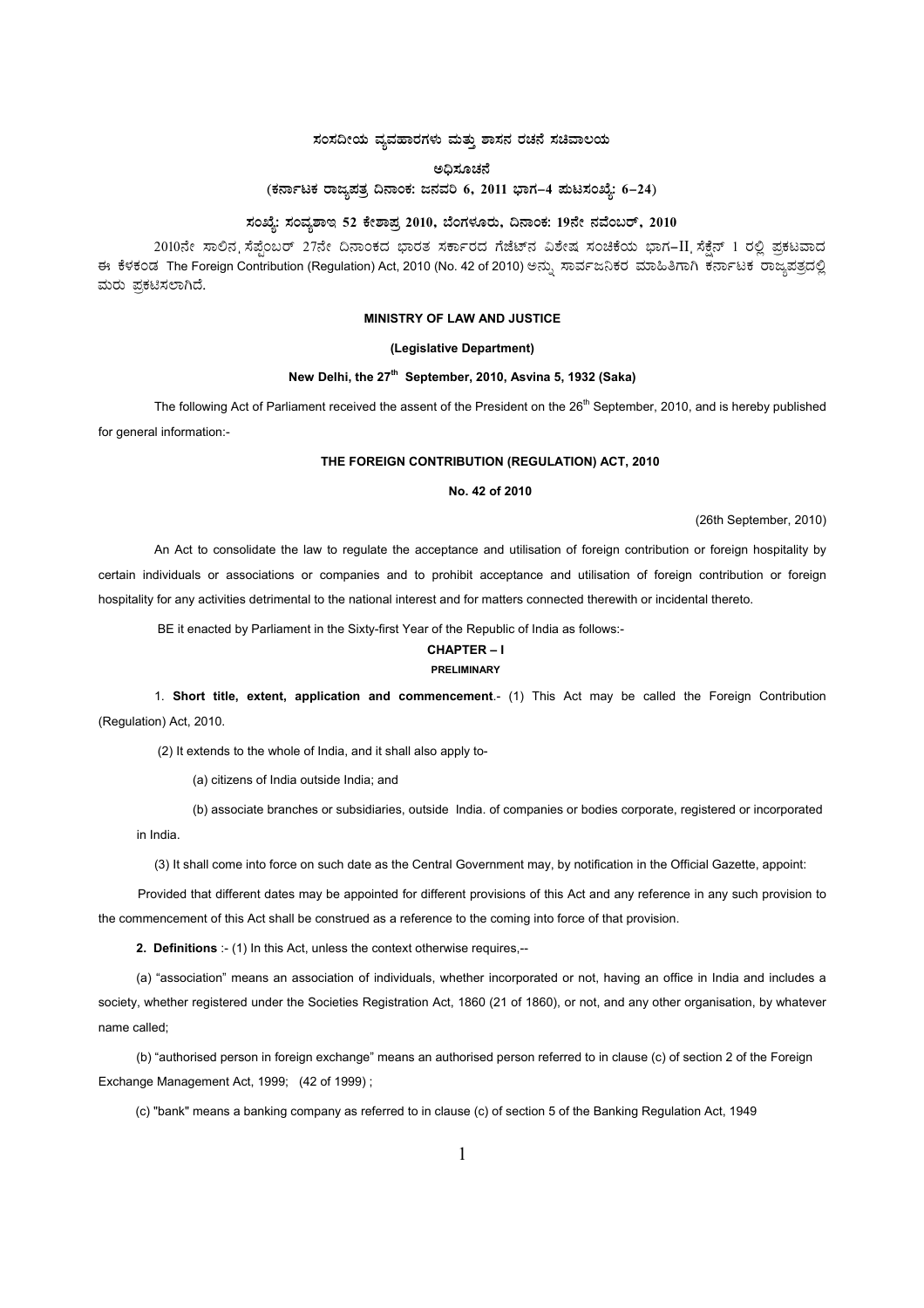(10 of 1949) ;

(d) "candidate for election"

means a person who has been duly nominated as a candidate for election to any Legislature;

(e) "certificate" means certificate of registration granted under sub-section (3) of section 12;

(f) "company" shall have the meaning assigned to it under clause (17) of section 2 of the Income-tax Act, 1961 (43 of 1961)

(g) "foreign company" means any company or association or body of individuals incorporated outside India and includes-

(i) a foreign company within the meaning of section 591 of the Companies Act, 1956 (I of 1956.) ;

(ii) a company which is a subsidiary of a foreign company;

(iii) the registered office or principal place of business of a foreign company referred to in sub-clause (i) or company

referred to in sub-clause (ii);

(iv) a multi-national corporation.

*Explanation.*- For the purposes of this sub-clause, a corporation incorporated in a foreign country or territory shall be deemed to be a multi-national corporation if such corporation,-

(a) has a subsidiary or a branch or a place of business in two or more countries or territories; or

(b) carries on business, or otherwise operates, in two or more countries or territories;

(h) "foreign contribution" means the donation, delivery or transfer made by any foreign source,-

(i) of any article, not being an article given to a person as a gift for his personal use, if the market value, in India, of such article, on the date of such gift, is not more than such sum as may be specified from time to time, by the Central Government by the rules made by it in this behalf;

(ii) of any currency, whether Indian or foreign;

(iii) of any security as defined in clause (h) of section 2 of the Securities Contracts (Regulation) Act, 1956 (42 of 1956) and includes any foreign security as defined in clause (0) of section 2 of the Foreign Exchange Management Act, 1999. (42 of 1999)

*Explanation I.* - A donation, delivery or transfer of any article, currency or foreign security referred to in this clause by any person who has received it from any foreign source, either directly or through one or more persons, shall also be deemed to be foreign contribution within the meaning of this clause.

*Explanation 2*.- The interest accrued on the foreign contribution deposited in any bank referred to in sub-section (1) of section 17 or any other income derived from the foreign contribution or interest thereon shall also be deemed to be foreign contribution within the meaning of this clause.

*Explanation 3*.- Any amount received, by any person from any foreign source in India, by way of fee (including fees charged by an educational institution in India from foreign student) or towards cost in lieu of goods or services rendered by such person in the ordinary course of his business, trade or commerce whether within India or outside India or any contribution received from an agent of a foreign source towards such fee or cost shall be excluded from the definition of foreign contribution within the meaning of this clause;

(i) "foreign hospitality" means any offer, not being a purely casual one, made in cash or kind by a foreign source for providing a person with the costs of travel to any foreign country or territory or with free boarding, lodging, transport or medical treatment;

(j) "foreign source" includes,-

(i) the Government of any foreign country or territory and any agency of such Government;

(ii) any international agency, not being the United Nations or any of its specialised agencies, the World Bank, International Monetary Fund or such other agency as the Central Government may, by notification, specify in this behalf;

(iii) a foreign company;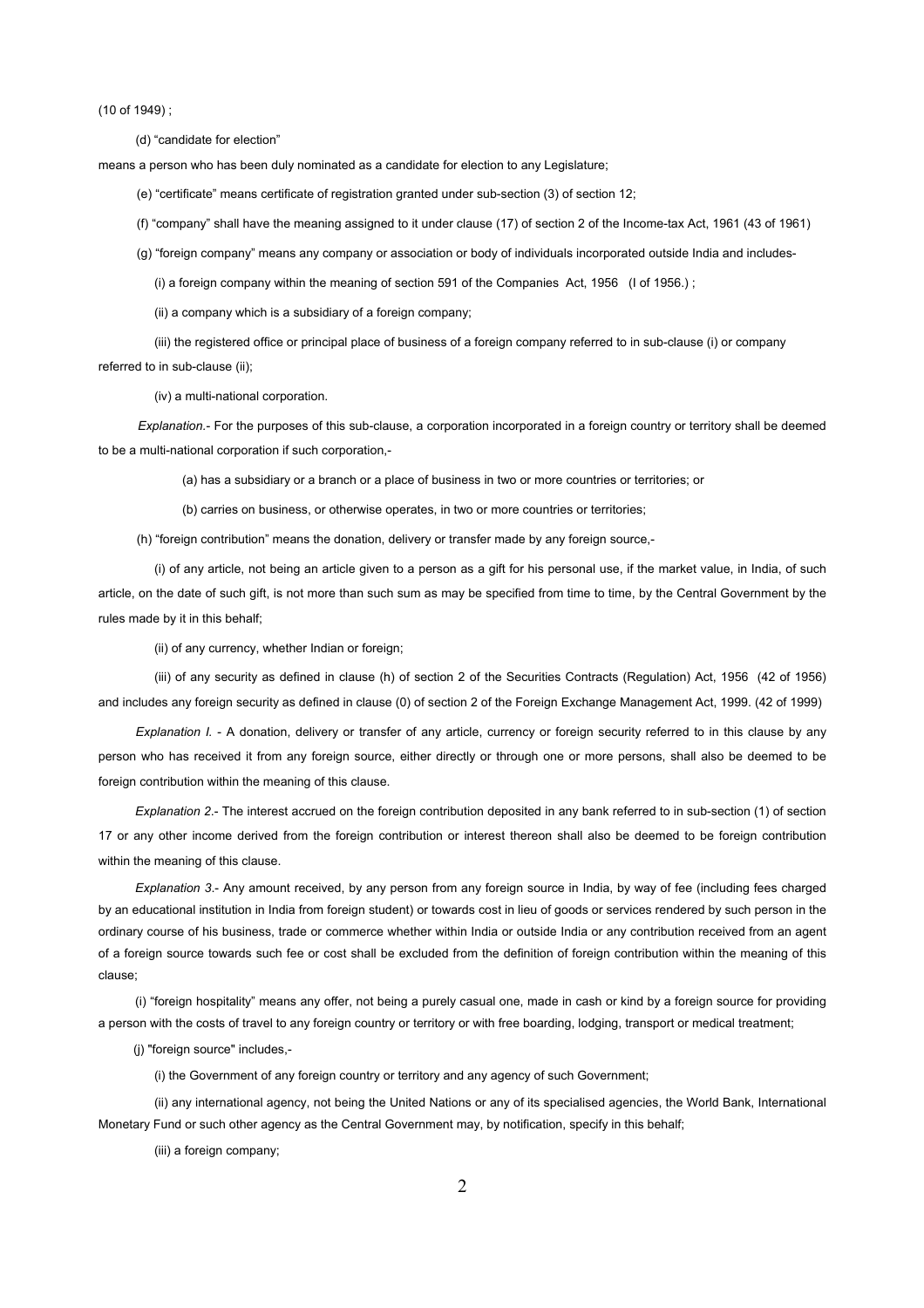(iv) a corporation, not being a foreign company, incorporated in a foreign country or territory;

(v) a multi-national corporation referred to in sub-clause (iv) of clause (g);

(vi) a company within the meaning of the Companies Act, 1956,(1 of 1956) and more than one-half of the nominal value of its share capital is held, either singly or in the aggregate, by one or more of the following, namely:-

(A) the Government of a foreign country or territory;

(B) the citizens of a foreign country or territory;

(C) corporations incorporated in a foreign country or territory;

 (D) trusts, societies or other associations of individuals (whether incorporated or not), formed or registered in a foreign country or territory:

(E) foreign company;

(vii) a trade union in any foreign country or territory, whether or not registered in such foreign country or territory;

 (viii) a foreign trust or a foreign foundation, by whatever name called, or such trust or foundation mainly financed by a foreign country or territory;

(ix) a society, club or other association of individuals formed or registered outside India;

(x) a citizen of a foreign country;

(k) "Legislature" means-

(A) either House of Parliament;

(B) the Legislative Assembly of a State, or in the case of a State having a Legislative Council, either House of the Legislature of that State;

(C) Legislative Assembly of a Union territory constituted under the Government of Union Territories Act, 1963; (20 of 1963);

(D) Legislative Assembly for the National Capital Territory of Delhi referred to in the Government of National Capital Territory of Delhi Act, 1991. (1 of 1992.)

(E) Municipality as defined in clause (e) of article 243P of the Constitution;

(F) District Councils and Regional Councils in the States of Assam, Meghalaya, Tripura and Mizoram as provided in the Sixth Schedule to the Constitution;

(G) Panchayat as defined in clause*(d)* of article 243 of the Constitution:

or

(H) any other elective body as may be notified by the Central Government;

(I) "notification" means notification published in the Official Gazette and the expression "notify" shall be construed accordingly;

(m) "person" includes--

(i) an individual;

(ii) a Hindu undivided family;

(iii) an association;

(iv) a company registered under section 25 of the Companies Act, 1956; (1 of 1956)

(n) "'political party" means-

(i) an association or body of individual citizens of India-

(A) to be registered with the Election Commission of India as a political party under section 29A of the Representation of the People Act, 1951; or (43 of 1951)

(B) which has set up candidates for election to any Legislature, but is not so registered or deemed to be registered under the Election Symbols (Reservation and Allotment) Order, 1968;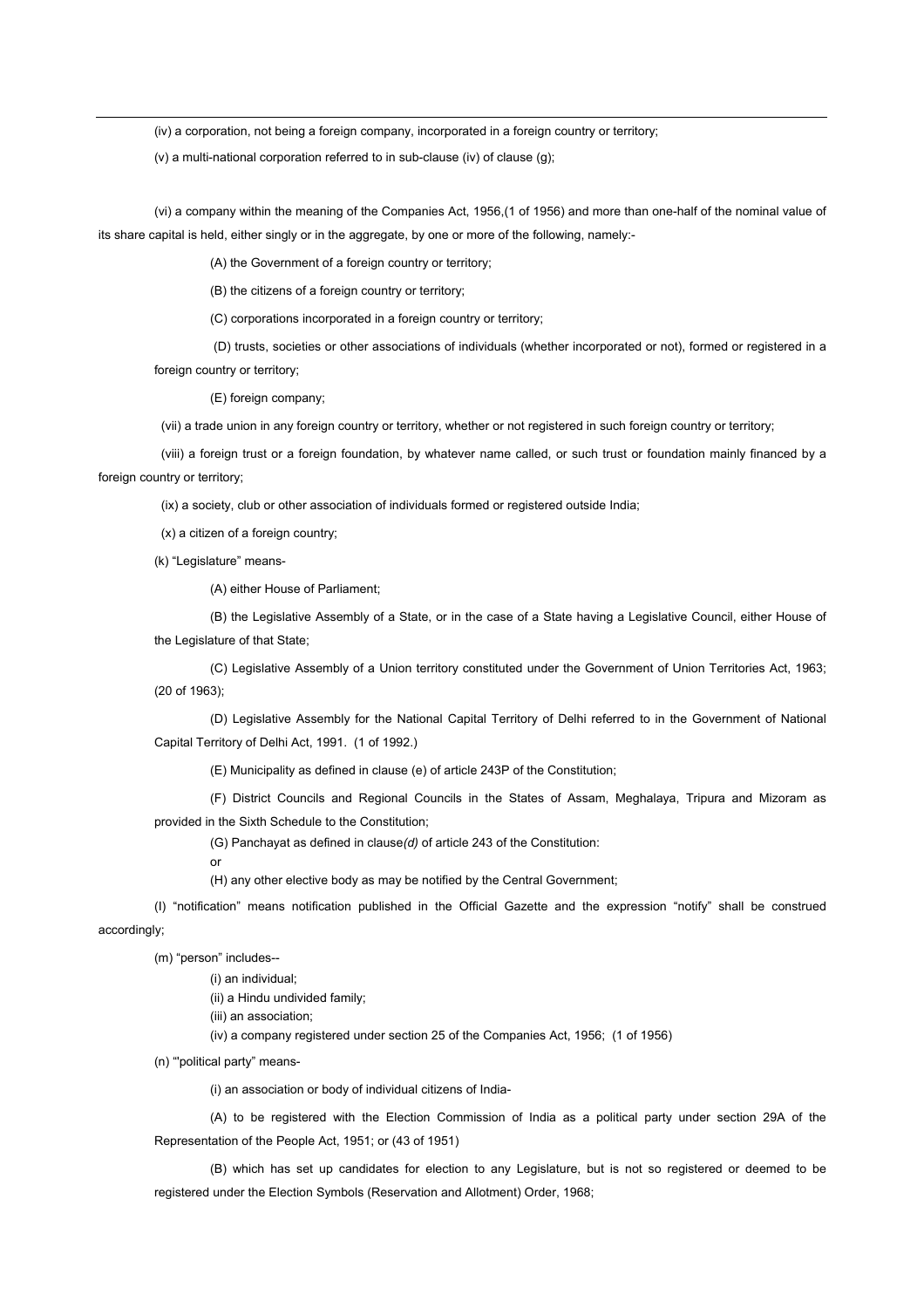(ii) a political party mentioned in column 2 of Table I and Table 2 to the notification of the Election Commission of India No.56/J&K/02, dated the 8th August, 2002, as in force for the time being;

(0) "prescribed" means prescribed by rules made under this Act;

(p) "prescribed authority" means an authority specified as such by rules made by the Central Government under this Act;

(q) "registered newspaper" means a newspaper registered under the Press and Registration of Books Act, 1867; (25 of 1867)

(r) "relative" has the meaning assigned to it in clause (4 /) of section 2 of the Companies Act, 1956; 1(1 of 1956)

(s) "scheduled bank" shall have the meaning assigned to it under clause (e) of section 2 of the Reserve Bank of India Act, 1934; (2 of 1934).

(t) "subsidiary" and "associate" shall have the meanings, respectively assigned to them in the Companies Act, 1956; (1 of 1956).

(u) "trade union" means a trade union registered under the Trade Unions Act, 1926; (16 of 1926)

(2) Words and expressions used herein and not defined in this Act but defined in the Representation of the People Act, 1950 (43 of 1950) or the Representation of the People Act, 1951 (43 of 1950). or the Foreign Exchange Management Act, 1999 (42 of 1999) shall have the meanings respectively assigned to them in those Acts.

#### **CHAPTER – II**

#### **REGULATION OF FOREIGN CONTRIBUTION AND FOREIGN HOSPITALITY**

**3. Prohibition to accept foreign contribution** (1) No foreign contribution shall be accepted by any-

- (a) candidate for election;
- (b) correspondent, columnist, cartoonist, editor, owner, printer or publisher of a registered newspaper;
- (c) Judge, Government servant or employee of any corporation or any other body controlled or owned by the Government;
- (d) member of any Legislature;
- (e) political party or office-bearer thereof;

(f) organisation of a political nature as may be specified under sub-section (1) of section 5 by the Central Government;

(g) association or company engaged in the production or broadcast of audio news or audio visual news or current affairs programmes through any electronic mode, or any other electronic form as defined in cause (r) of sub-section (l) of section 2 of the Information Technology Act, 2000 (21 of 2000) or any other mode of mass communication;

(h) correspondent or columnist, cartoonist, editor, owner of the association or company referred to in clause (g).

*Explanation*.- In clause (c) and section 6, the expression "corporation" means a corporation owned or controlled by the Government and includes a Government company as defined in section 617 of the Companies Act, 1956. (1 of 1956)

(2) (a) No person, resident in India, and no citizen of India resident outside India, shall accept any foreign contribution, or acquire or agree to acquire any currency from a foreign source, on behalf of any political party, or any person referred to in subsection (1), or both.

(b) No person, resident in India, shall deliver any currency, whether Indian or foreign, which has been accepted from any foreign source, to any person if he knows or has reasonable cause to believe that such other person intends, or is likely, to deliver such currency to any political party or any person referred to in sub-section (1), or both.

(c) No citizen of India resident outside India shall deliver any currency, whether Indian or foreign, which has been accepted from any foreign source, to-

(i) any political party or any person referred to in sub-section (I), or both; or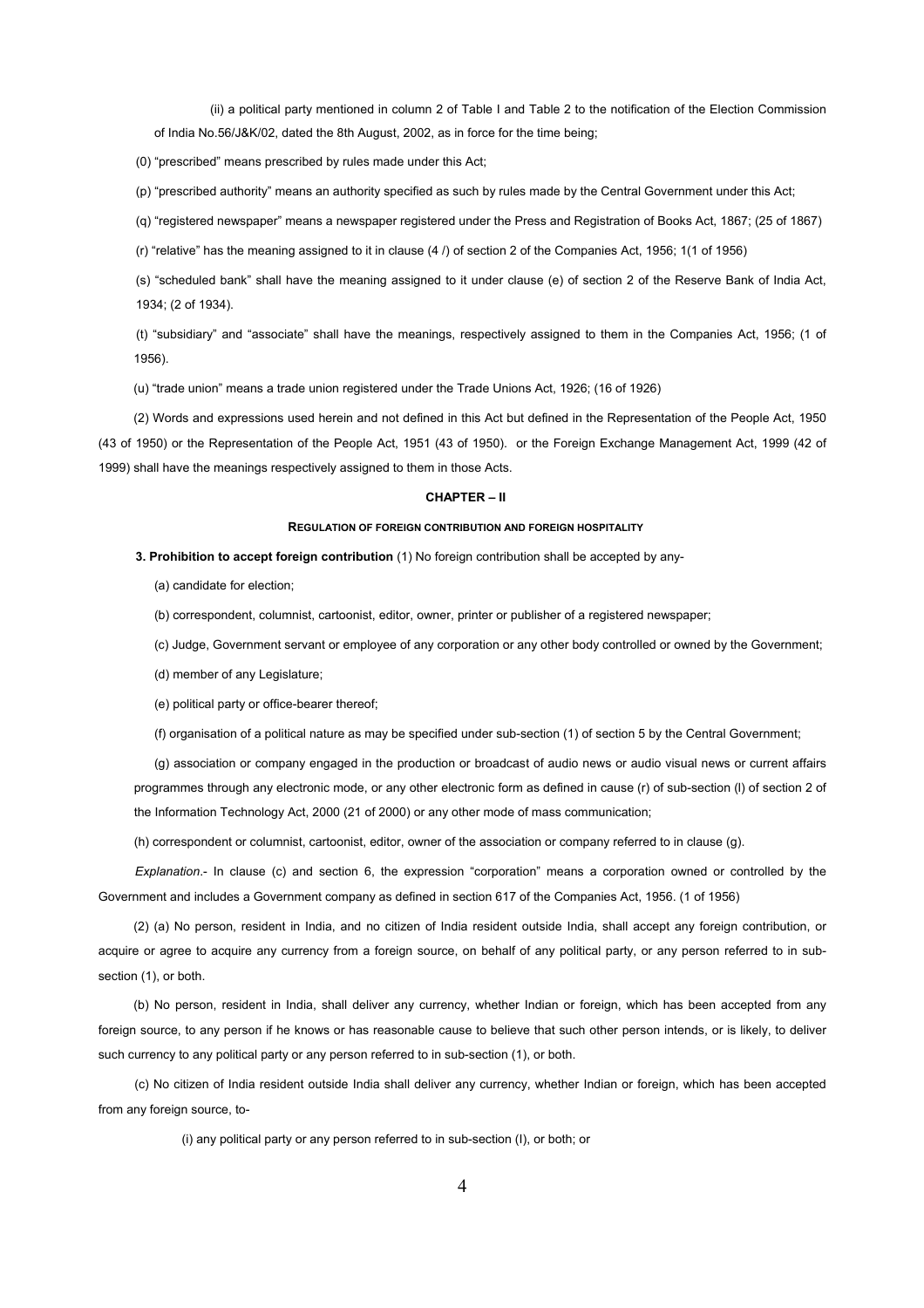(ii) any other person, if he knows or has reasonable cause to believe that such other person intends, or is likely, to deliver such currency to a political party or to any person referred to in sub-section (1), or both.

(3) No person receiving any currency, whether Indian or foreign, from a foreign source on behalf of any person or class of persons, referred to in section 9, shall deliver such currency-

(a) to any person other than a person for which it was received, or

(b) to any other person, if he knows or has reasonable cause to believe that such other person intends, or is likely, to deliver such currency to a person other than the person for which such currency was received.

**4. Persons to whom section 3 shall not apply:-** Nothing contained in section 3 shall apply to the acceptance, by any person specified in that section, of any foreign contribution where such contribution is accepted by him, subject to the provisions of section 10,-

(a) by way of salary, wages or other remuneration due to him or to any group of persons working under him, from any foreign source or by way of payment in the ordinary course of business transacted in India by such foreign source; or

(b) by way of payment, in the course of international trade or commerce, or in the ordinary course of business transacted by him outside India; or

(c) as an agent of a foreign source in relation to any transaction made by such foreign source with the Central Government or State Government; or

(d) by way of a gift or presentation made to him as a member of any Indian delegation, provided that such gift or present was accepted in accordance with the rules made by the Central Government with regard to the acceptance or retention of such gift or presentation;-or

(e) from his relative; or

(f) by way of remittance received, in the ordinary course of business through any official channel, post office, or any authorised person in foreign exchange under the Foreign Exchange Management Act, 1999; (42 of 1999) or

(g) by way of any scholarship, stipend or any payment of like nature:

Provided that in case any foreign contribution received by any person specified under section 3, for any of the purposes other than those specified under this section, such contribution shall be deemed to have been accepted in contravention of the provisions of section 3.

**5. Procedure to notify an organisation of a political nature**. (1) The Central Government may, having regard to the activities of the organisation or the ideology propagated by the organisation or the programme of the organisation or the association of the organisations with the activities of any political party, by an order published in the Official Gazette, specify such organisation as an organisation of a political nature not being a political party, referred to in clause (*f*) of sub-section (1) of section 3:

Provided that the Central Government may, by rules made by it, frame the guidelines specifying the ground or grounds on which an organisation shall be specified as an organisation of a political nature.

(2) Before making an order under sub-section (1), the Central Government shall give the organisation in respect of whom the order is proposed to be made, a notice in writing informing it of the ground or grounds, on which it is proposed to be specified as an organisation of political nature under that sub-section.

(3) The organisation to whom a notice has been served under sub-section (2), may, within a period of thirty days from the date of the notice, make a representation to the Central Government giving reasons for not specifying such organisation as an organisation under sub-section (1):

Provided that the Central Government may entertain the representation after the expiry of the said period of thirty days, if it is satisfied that the organisation was prevented by sufficient cause from making the representation within thirty days.

(4) The Central Government may, if it considers it appropriate, forward the representation referred to in subsection (3) to any authority to report on such representation.

(5) The Central Government may, after considering the representation and the report of the authority referred to in sub-section (4), specify such organisation as an organisation of a political nature not being a political party and make an order under sub-section (I) accordingly.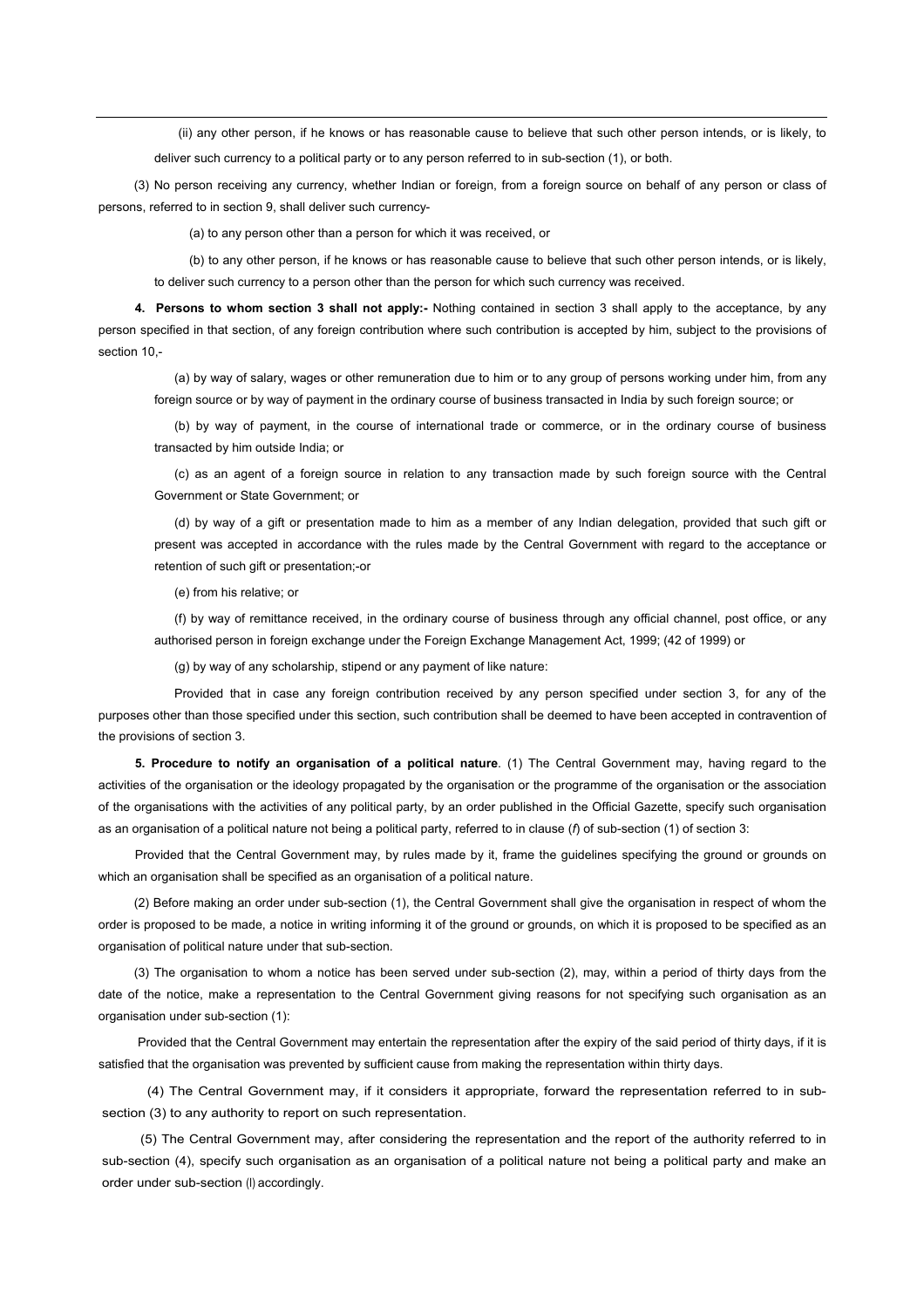(6) Every order under sub-section (1) shall be made within a period of one hundred and twenty days from the date of issue of notice under sub-section (2):

Provided that in case no order is made within the said period of one hundred and twenty days, the Central Government shall, after recording the reasons therefor, make an order under sub-section (I) within a period of sixty days from the expiry of the said period of one hundred and twenty days.

**6. Restriction on acceptance of foreign hospitality:-** No member of a Legislature or office-bearer of a political party or Judge or Government servant or employee of any corporation or any other body owned or controlled by the Government shall, while visiting any country or territory outside India, accept, except with the prior permission of the Central Government, any foreign hospitality:

Provided that it shall not be necessary to obtain any such permission for an emergent medical aid needed on account of sudden illness contracted during a visit outside India, but, where such foreign hospitality has been received, the person receiving such hospitality shall give, within one month from the date of receipt of such hospitality an intimation to the Central Government as to the receipt of such hospitality, and the source from which, and the manner in which, such hospitality was received by him.

**7. Prohibition to transfer foreign contribution to other person:-** No person who-

(a) is registered and granted a certificate or has obtained prior permission under this Act; and

(b) receives any foreign contribution, shall transfer such foreign contribution to any other person unless such other person is also registered and had been granted the certificate or obtained the prior permission under this Act:

Provided that such person may transfer, with the prior approval of the Central Government, a part of such foreign contribution to any other person who has not been granted a certificate or obtained permission under this Act in accordance with the rules made by the Central Government.

**8. Restriction to utilise foreign contribution for administrative purpose:-** (1) Every person, who is registered and granted a certificate or given prior permission under this Act and receives any foreign contribution,-

(a) shall utilise such contribution for the purposes for which the contribution has been received:

Provided that any foreign contribution or any income arising out of it shall not be used for speculative business:

Provided further that the Central Government shall, by rules, specify the activities or business which shall be construed as speculative business for the purpose of this section;

(b) shall not defray as far as possible such sum, not exceeding fifty per cent. of such contribution, received in a financial year, to meet administrative expenses:

Provided that administrative expenses exceeding fifty per cent. of such contribution may be defrayed with prior approval of the Central Government.

(2) The Central Government may prescribe the elements which shall be included in the administrative expenses and the manner in which the administrative expenses referred to in sub-section (1) shall be calculated.

**9. Power of Central Government to prohibit receipt of foreign contribution, etc., in certain cases**. The Central Government may-

(a) prohibit any person or organisation not specified in section 3, from accepting any foreign contribution;

(b) require any person or class of persons, not specified in section 6, to obtain prior permission of the Central Government before accepting any foreign hospitality;

(c) require any person or class of persons not specified in section 11, to furnish intimation within such time and in such manner as may be prescribed as to the amount of any foreign contribution received by such person or class of persons as the case may be, and the source from which and the manner in which such contribution was received and the purpose for which and the manner in which such foreign contribution was utilised: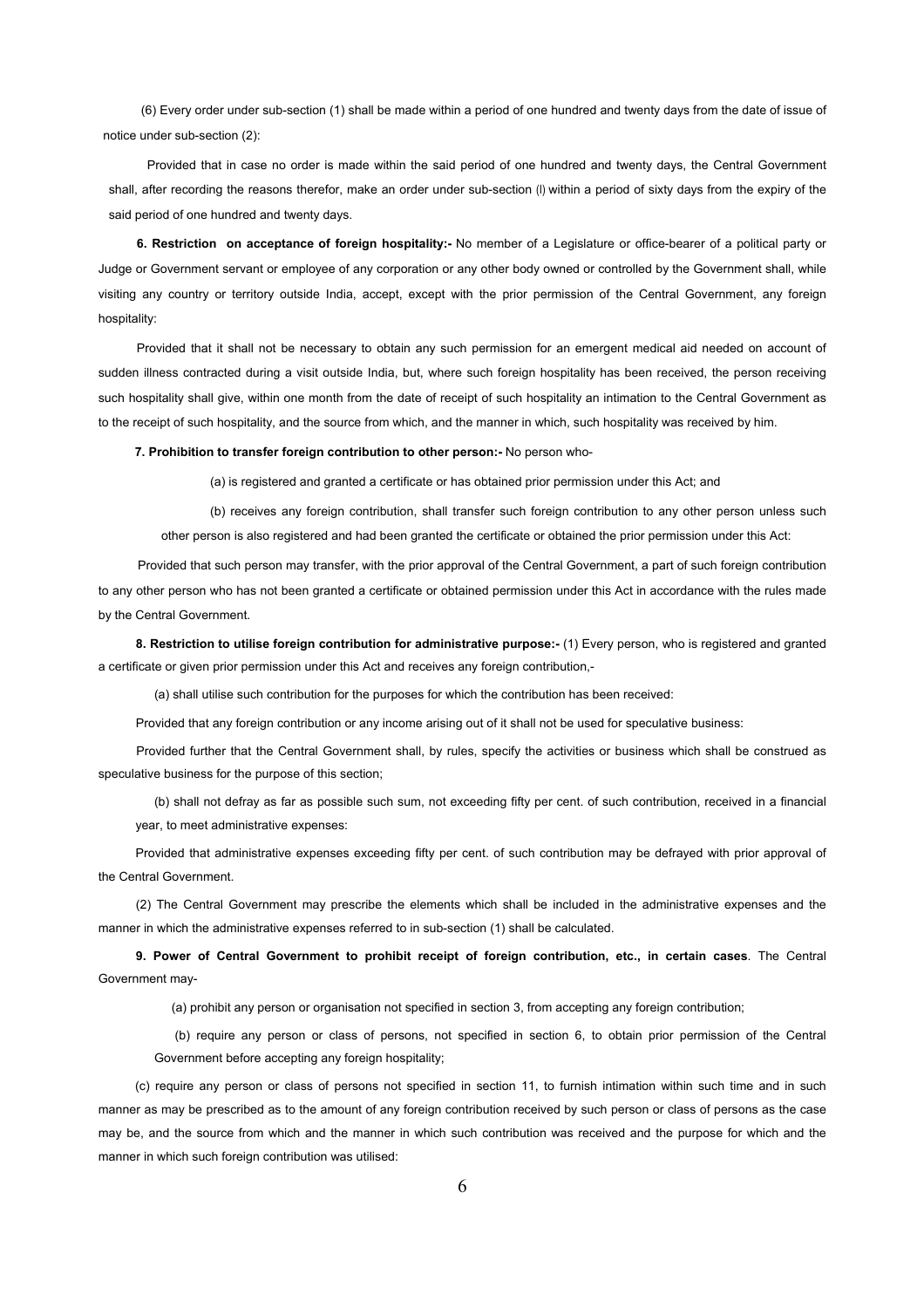(d) without prejudice to the provisions of sub-section (1) of section 11, require any person or class of persons specified in that sub-section to obtain prior permission of the Central Government before accepting any foreign contribution:

(e) require any person or class of persons, not specified in section 6, to furnish intimation, within such time and in such manner as may be prescribed, as to the receipt of any foreign hospitality, the source from which and the manner in which such hospitality was received:

Provided that no such prohibition or requirement shall be made unless the Central Government is satisfied that the acceptance of foreign contribution by such person or class of persons, as the case may be, or the acceptance of foreign hospitality by such person, is likely to affect prejudicially -

(i) the sovereignty and integrity of India; or

- (ii) public interest; or
- (iii) freedom or fairness of election to any Legislature; or
- (iv) friendly relations with any foreign State; or

(v) harmony between religious, racial, social, linguistic or regional groups, castes or communities.

**10. Power to prohibit payment of currency received in contravention of the Act:-** Where the Central Government is satisfied, after making such inquiry as it may deem fit, that any person has in his custody or control any article or currency or security, whether Indian or foreign, which has been accepted by such person in contravention of any of the provisions of this Act, it may, by order in writing, prohibit such person from paying, delivering, transferring or otherwise dealing with, in any manner whatsoever, such article or currency or security save in accordance with the written orders of the Central Government and a copy of such order shall be served upon the person so prohibited in the prescribed manner, and thereupon the provisions of sub-sections (2), (3), (4) and (5) of section 7 of the Unlawful Activities (Prevention) Act, 1967 (37 of 1967) shall, so far as may be, apply to, or in relation to, such article or currency or security and references in the said sub-sections to moneys, securities or credits shall be construed as references to such article or currency or security.

## **CHAPTER – III**

## **REGISTRATION**

**11. Registration of certain persons with Central Government**. :- (1) Save as otherwise provided in this Act, no person having a definite cultural, economic, educational, religious or social programme shall accept foreign contribution unless such person obtains a certificate of registration from the Central Government:

Provided that any association registered with the Central Government under section 6 or granted prior permission under that section of the Foreign Contribution (Regulation) Act, 1976, (49 of 1976) as it stood immediately before the commencement of this Act, shall be deemed to have been registered or granted prior permission, as the case may be, under this Act and such registration shall be valid for a period of five years from the date on which this section comes into force.

(2) Every person referred to in sub-section (1) may, if it is not registered with the Central Government under that sub-section, accept any foreign contribution only after obtaining the prior permission of the Central Government and such prior permission shall be valid for the specific purpose for which it is obtained and from the specific source'

Provided that if the person referred to in sub-sections (1) and (2) has been found guilty of violation of any of the provisions of this Act or the Foreign Contribution (Regulation) Act, 1976, the unutilised or unreceived amount of foreign contribution shall not be utilised or received, as the case may be, without the prior approval of the Central Government.

(3) Notwithstanding anything contained in this Act, the Central Government may, by notification in the Official Gazette,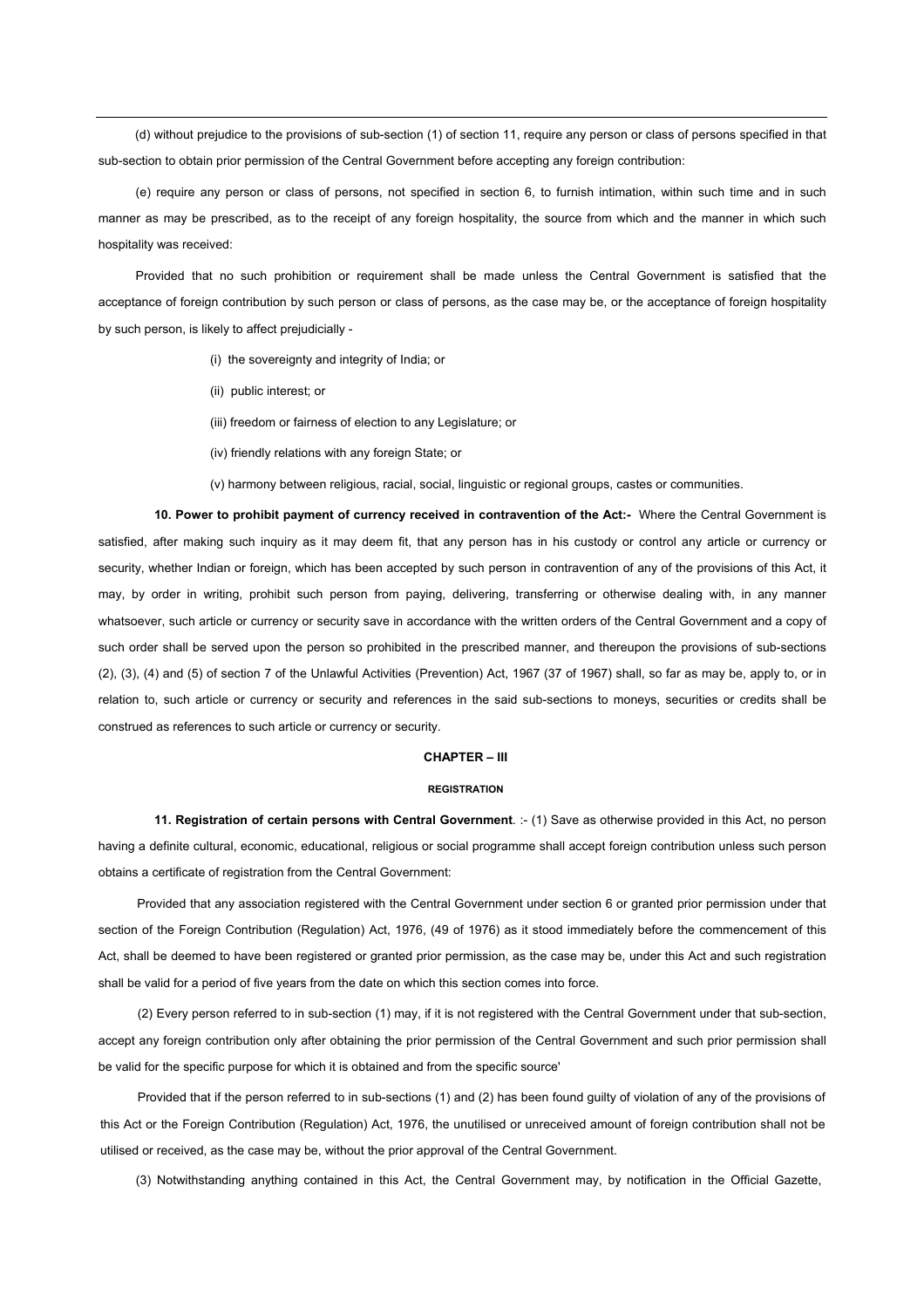specify -

(i) the person or class of persons who shall obtain its prior permission before accepting the foreign contribution; or

(ii) the area or areas in which the foreign contribution shall be accepted and utilised with the prior permission of the Central Government; or

(iii) the purpose or purposes for which the foreign contribution shall be utilised with the prior permission of the Central Government; or

(iv) the source or sources from which the foreign contribution shall be accepted with the prior permission of the Central Government.

**12. Grant of certificate of registration:-** (1) An application by a person, referred to in section 11 for grant of certificate or giving prior permission, shall be made to the Central Government in such form and manner and along with such fee, as may be prescribed.

(2) On receipt of an application under sub-section (I), the Central Government shall, by an order, if the application is not in the prescribed form or does not contain any of the particulars specified in that form, reject the application.

(3) If on receipt of an application for grant of certificate or giving prior permission and after making such inquiry as the Central Government deems fit, it is of the opinion that the conditions specified in sub-section (4) are satisfied, it may, ordinarily within ninety days from the date of receipt of application under sub-section (1), register such person and grant him a certificate or give him prior permission, as the case may be, subject to such terms and conditions as may be prescribed:

Provided that in case the Central Government does not grant, within the said period of ninety days, a certificate or give prior permission, it shall communicate the reasons therefor to the applicant:

Provided further that a person shall not be eligible for grant of certificate or giving prior permission, if his certificate has been suspended and such suspension of certificate continues on the date of making application.

(4) The following shall be the conditions for the purposes of sub-section (3), namely:

(a) the person making an application for registration or grant of prior permission under sub-section (1),- (i) is not fititious or *benami;*

(ii) has not been prosecuted or convicted for indulging in activities aimed at conversion through inducement or force, either directly or indirectly, from one religious faith to another;

(iii) has not been prosecuted or convicted for creating communal tension or disharmony in any specified district or any other part of the country;

(iv) has not been found guilty of diversion or mis-utilisation of its funds;

(v) is not engaged or likely to engage in propagation of sedition or advocate violent methods to achieve its ends;

(vi) is not likely to use the foreign contribution for personal gains or divert it for undesirable purposes;

(vii) has not contravened any of the provisions of this Act;

(viii) has not been prohibited from accepting foreign contribution;

(b) the person making an application for registration under sub-section (1) has undertaken reasonable activity in its chosen filed for the benefit of the society for which the foreign contribution is proposed to be utilised;

(c) the person making an application for giving prior permission under sub-section (I) has prepared a reasonable project for the benefit of the society for which the foreign contribution is proposed to be utilised;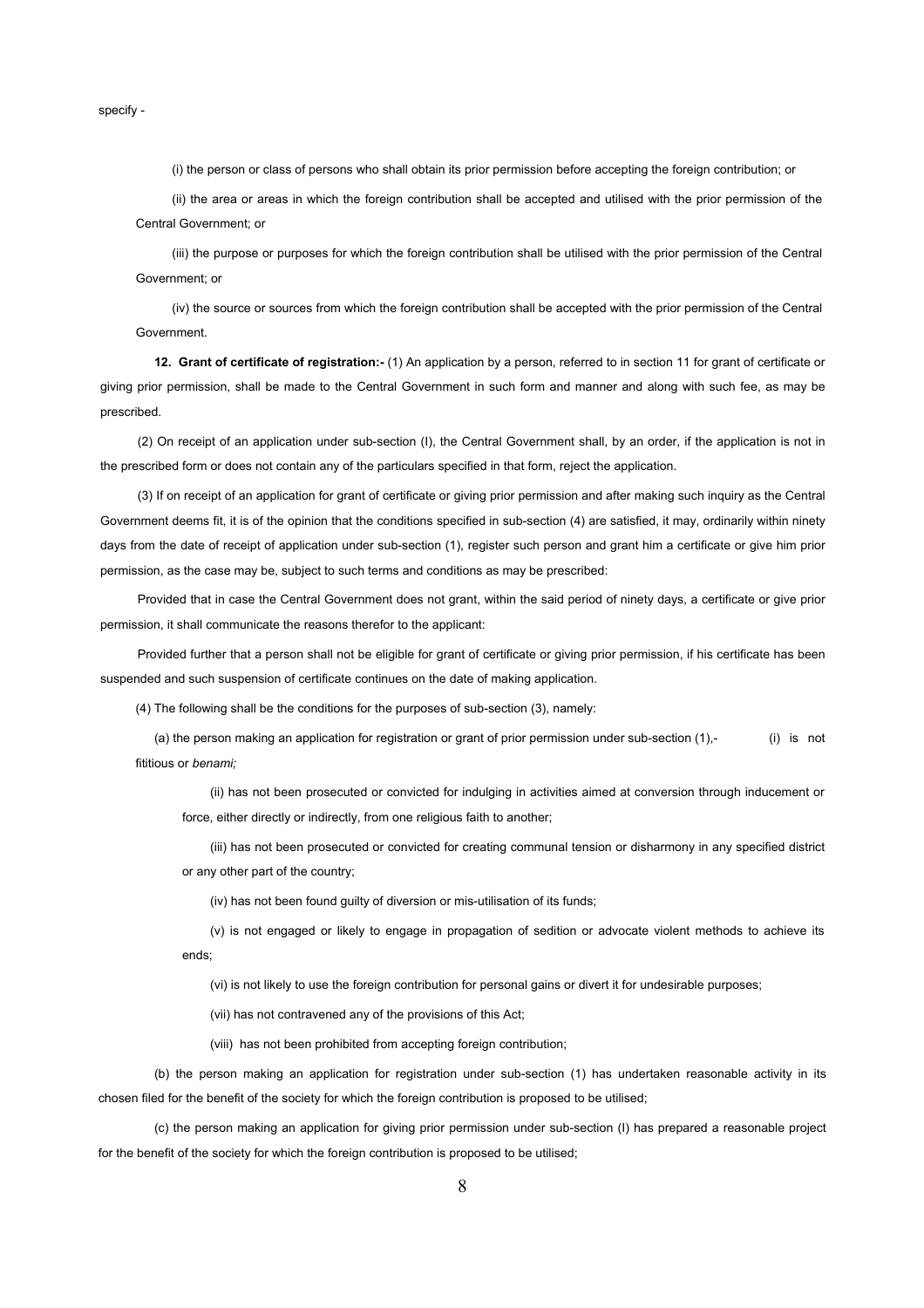(d) in case the person being an individual, such individual has neither been convicted under any law for the time being in force nor any prosecution for any offence pending against him;

(e) in case the person being other than an individual, any of its directors or office bearers has neither been convicted under any law for the time being in force nor any prosecution for any offence is pending against him;

(f) the acceptance of foreign contribution by the person referred to in sub- section (1) is not likely to affect prejudicially-

(i) the sovereignty and integrity of India; or

(ii) the security, strategic, scientific or economic interest of the State; or

(iii) the public interest; or

(iv) freedom or fairness of election to any Legislature; or

(v) friendly relation with any foreign State; or

(vi) harmony between religious, racial, social, linguistic, regional groups, castes or communities;

(g) the acceptance of foreign contribution referred to in sub-section (1),

(i) shall not lead to incitement of an offence;

(ii) shall not endanger the life or physical safety of any person.

(5) Where the Central Government refuses the grant of certificate or does not give prior permission, it shall record in its order the reasons therefor and furnish a copy thereof to the applicant:

Provided that the Central Government may not communicate the reasons for refusal for grant of certificate or for not giving prior permission to the applicant under this section in cases where is no obligation to give any information or documents or records or papers under the Right to Information Act, 2005. (22 of 2005)

(6) The certificate granted under sub-section (3) shall be valid for a period of five years and the prior permission shall be valid for the specific purpose or specific amount of foreign contribution proposed to be received, as the case may be.

**13. Suspension of certificate:-** (1) Where the Central Government, for reasons to be recorded in writing, is satisfied that pending consideration of the question of cancelling the certificate on any of the grounds mentioned in sub-section (1) of section 14, it is necessary so to do, it may, by order in writing, suspend the certificate for such period not exceeding one hundred and eighty days as may be specified in the order.

(2) Every person whose certificate has been suspended shall -

(a) not receive any foreign contribution during the period of suspension of certificate:

Provided that the Central Government, on an application made by such person, if it considers appropriate, allow receipt of any foreign contribution by such person on such terms and conditions as it may specify;

(b) utilise, in the prescribed manner, the foreign contribution in his custody with the prior approval of the Central Government.

**14. Cancellation of certificate:-** (1) The Central Government may, if it is satisfied after making such inquiry as it may deem fit, by an order, cancel the certificate if-

(a) the holder of the certificate has made a statement in, or in relation to, the application for the grant of registration or renewal thereof, which is incorrect or false; or

(b) the holder of the certificate has violated any of the terms and conditions of the certificate or renewal thereof; or

(c) in the opinion of the Central Government, it is necessary in the public interest to cancel the certificate; or

(d) the holder of certificate has violated any of the provisions of this Act or rules or order made there under; or

(e) if the holder of the certificate has not been engaged in any reasonable activity in its chosen field for the benefit of the society for two consecutive years or has become defunct.

(2) No order of cancellation of certificate under this section shall be made unless the person concerned has been given a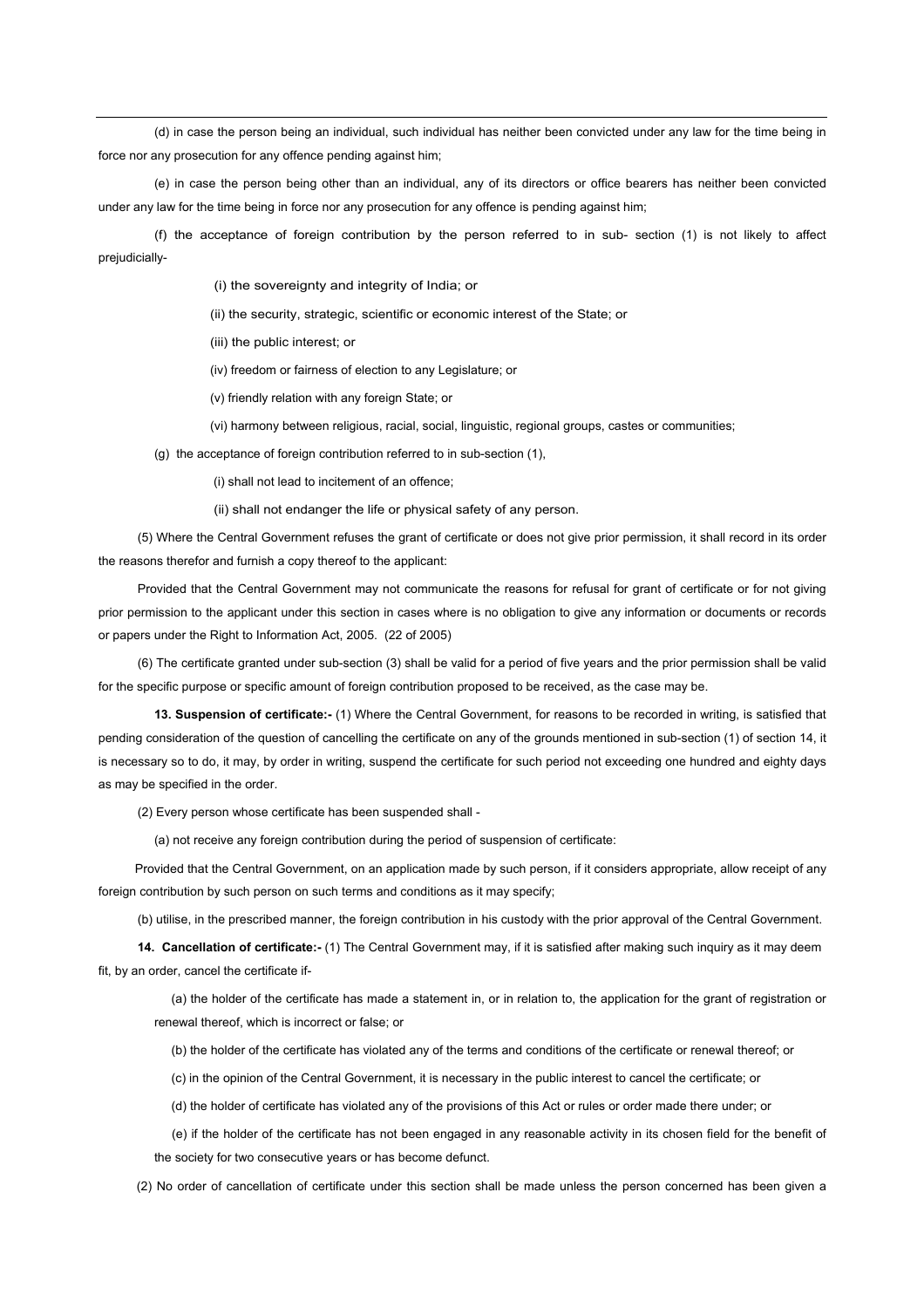reasonable opportunity of being heard.

(3) Any person whose certificate has been cancelled under this section shall not be eligible for registration or grant of prior permission for a period of three years from the date of cancellation of such certificate.

**15. Management of foreign contribution of person whose certificate has been cancelled:-** (I) The foreign contribution and assets created out of the foreign contribution in the custody of every person whose certificate has been cancelled under section 14 shall vest in such authority as may be prescribed.

(2) The authority referred to in sub-section (1) may, if it considers necessary and in public interest, manage the activities of the person referred to in that sub-section for such period and in such manner, as the Central Government may direct and such authority may utilise the foreign contribution or dispose of the assets created out of it in case adequate funds are not available for running such activity.

(3) The authority referred to in sub-section (1) shall return the foreign contribution and the assets vested upon it under that sub-section to the person referred to in the said sub-section if such person is subsequently registered under this Act.

**16. Renewal of certificate.** (1) Every person who has been granted a certificate under section 12 shall have such certificate renewed within six months before the expiry of the period of the certificate.

(2) The application for renewal of the certificate shall be made to the Central Government in such form and manner and accompanied by such fee as may be prescribed.

(3) The Central Government shall renew the certificate, ordinarily within ninety days from the date of receipt of application for renewal of certificate subject to such terms and conditions as it may deem fit and grant a certificate of renewal for a period of five years:

Provided that in case the Central Government does not renew the certificate within the said period of ninety days, it shall communicate the reasons therefor to the applicant:

Provided further that the Central Government may refuse to renew the certificate in case where a person has violated any of the provisions of this Act or rules made thereunder.

## **CHAPTER IV**

#### **ACCOUNTS, INTIMATION, AUDIT AND DISPOSAL OF ASSETS, ETC.**

**17. Foreign contribution through scheduled bank:-** (1) Every person who has been granted a certificate or given prior permission under section 12 shall receive foreign contribution in a single account only through such one of the branches of a bank as he may specify in his application for grant of certificate:

Provided that such person may open one or more accounts in one or more banks for utilising the foreign contribution received by him:

Provided further that no funds other than foreign contribution shall be received or deposited in such account or accounts.

(2) Every bank or authorised person in foreign exchange shall report to such authority as may be specified-

- (a) prescribed amount of foreign remittance;
- (b) the source and manner in which the foreign remittance was received;
- and

(c) other particulars,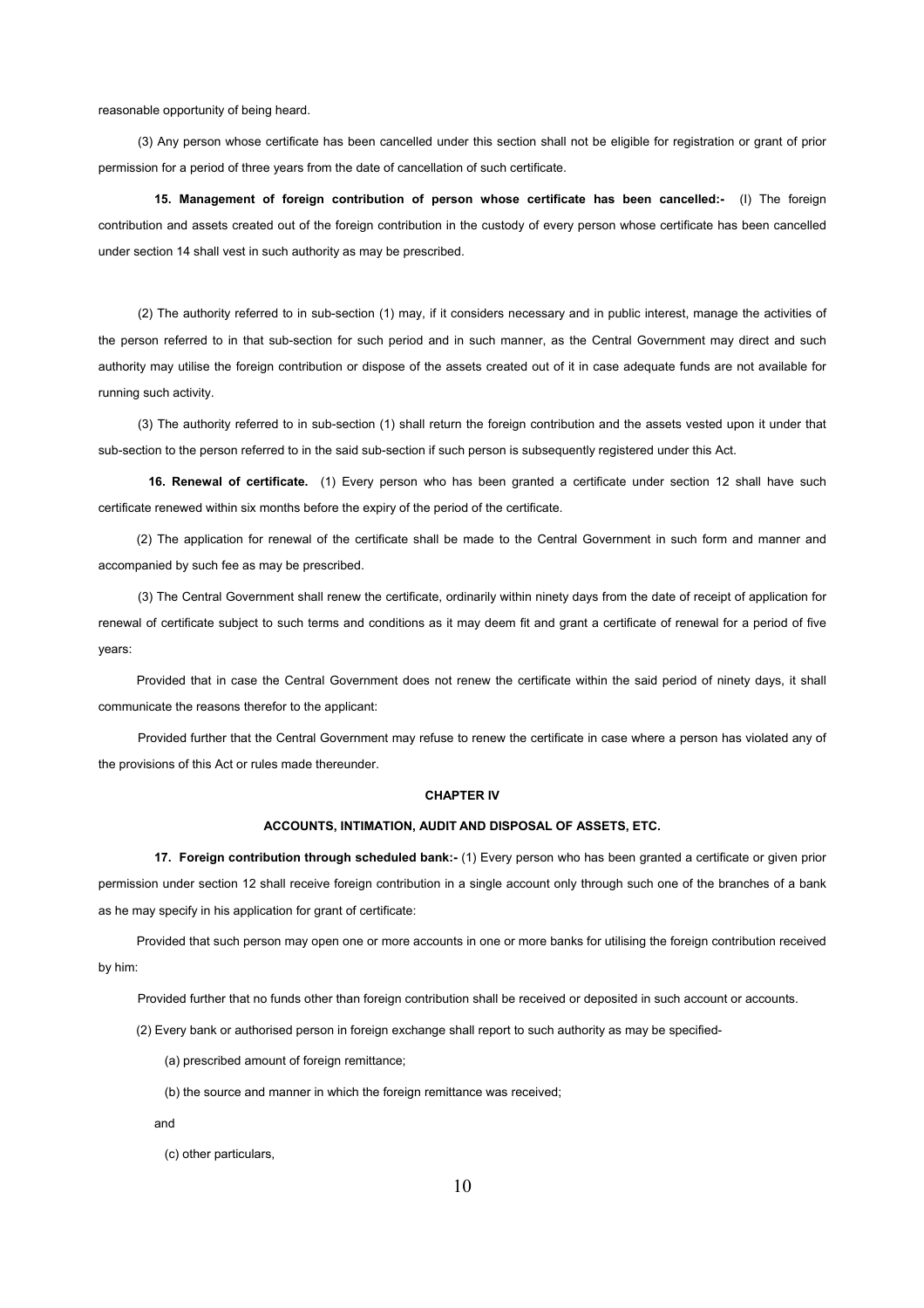in such form and manner as may be prescribed.

**18. Intimation:-** (1) Every person who has been granted a certificate or given prior approval under this Act shall give, within such time and in such manner as may be prescribed, an intimation to the Central Government, and such other authority as may be specified by the Central Government, as to the amount of each foreign contribution received by it, the source from which and the manner in which such foreign contribution was received, and the purposes for which, and the manner in which such foreign contribution was utilised by him.

(2) Every person receiving foreign contribution shall submit a copy of a statement indicating therein the particulars of foreign contribution received duly certified by officer of the bank or authorised person in foreign exchange and furnish the same to the Central Government along with the intimation under sub-section (1).

**19. Maintenance of accounts:-** Every person who has been granted a certificate or given prior approval under this Act shall maintain, in such form and manner as may be prescribed,-

(a) an account of any foreign contribution received by him; and

(b) a record as to the manner in which such contribution has been utilised by him.

**20. Audit of accounts:-** Where any person who has been granted a certificate or given prior permission, fails to furnish any intimation under this Act within the time specified therefor or the intimation so furnished is not in accordance with law or if, after inspection of such intimation, the Central Government has any reasonable cause to believe that any provision of this Act has been, or is being, contravened, the Central Government may, by general or special order, authorise such gazetted officer, holding a Group A post under the Central Government or any other officer or authority or organisation, as it may think fit, to audit any books of account kept or maintained by such person and thereupon every such officer shall have the right to enter in or upon any premises at any reasonable hour, before sunset and after sunrise, for the purpose of auditing the said books of account: .

Provided that any information obtained from such audit shall be kept confidential and shall not be disclosed except for the purposes of this Act.

**21. Intimation by candidate for election:-** Every candidate for election, who had received any foreign contribution, at any time within one hundred and eighty days immediately preceding the date on which he is duly nominated as such candidate, shall give, within such time and in such manner as may be prescribed, an intimation to the Central Government or prescribed authority or both as to the amount of foreign contribution received by him, the source from which, and the manner in which, such foreign contribution was received and the purposes for which and the manner in which such foreign contribution was utilised by him.

**22. Disposal of assets created out of foreign contribution:-** Where any person who was permitted to accept foreign contribution under this Act, ceases to exist or has become defunct, all the assets of such person shall be disposed of in accordance with the provisions contained in any law for the time being in force under which the person was registered or incorporated, and in the absence of any such law, the Central Government may, having regard to the nature of assets created out of foreign contribution received under this Act, by notification, specify that all such assets shall be disposed off by such authority, as it may specify, in such manner and procedure as may be prescribed.

#### **CHAPTER V**

#### **INSPECTION, SEARCH AND SEIZURE**

**23. Inspection of accounts or records:-** If the Central Government has, for any reason, to be recorded in writing, any ground to suspect that any provision of this Act has been or is being, contravened by--

- (a) any political party; or
- (b) any person: or
- (c) any organisation; or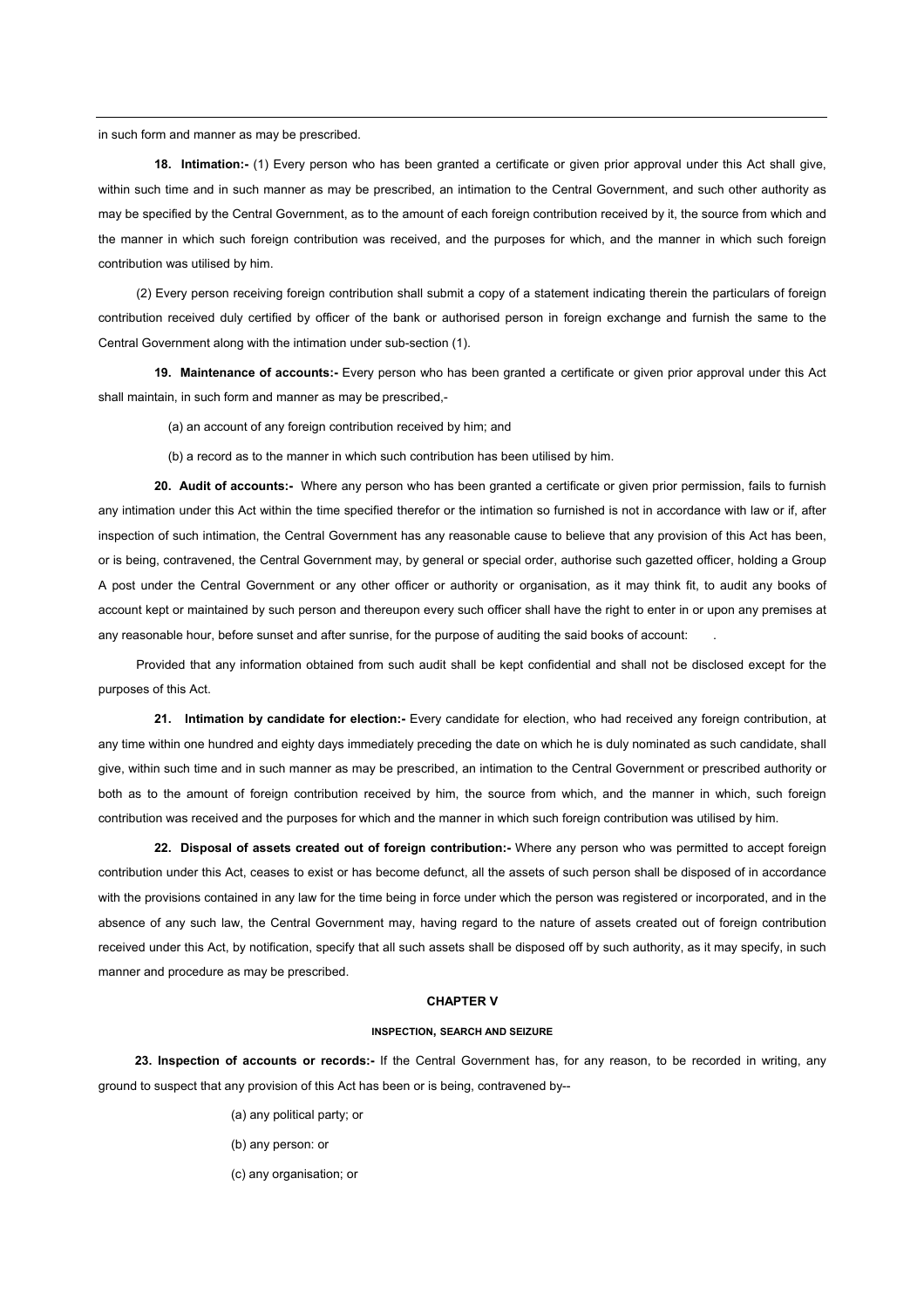#### (d) any association,

it may, by general or special order, authorise such gazetted officer, holding a Group A post under the Central Government or such other officer or authority or organisation, as it may think fit (hereinafter referred to as the inspecting officer), to inspect any account or record maintained by such political party, person, organisation or association, as the case may be, and thereupon every such inspecting officer shall have the right to enter in or upon any premises at any reasonable hour, before sunset and after sunrise, for the purpose of inspecting the said account or record.

**24. Seizure of accounts or records :-**If, after inspection of an account or record referred to in section 23, the inspecting officer has any reasonable cause to believe that any provision of this Act or of any other law relating to foreign exchange has been, or is being, contravened, he may seize such account or record and produce the same before the court, authority or tribunal in which any proceeding is brought for such contravention:

Provided that the authorised officer shall return such account or record to the person from whom it was seized if no proceeding is brought within six months from the date of such seizure for the contravention disclosed by such account or record.

**25. Seizure of article or currency or security received in contravention of the Act:-** If any gazetted officer, authorised in this behalf by the Central Government by general or special order, has any reason to believe that any person has in his possession or control any article exceeding the value specified in sub-clause (i) of clause (h) of subsection (l) of section 2 or currency or security whether Indian or foreign, in relation to which any provision of this Act has been or is being, contravened, he may seize such article or currency or security.

**26. Disposal of seized article or currency or security.** (1) The Central Government, may, having regard to the value of article or currency or security, their vulnerability to theft or any relevant consideration, by notification, specify such article or currency or security which shall, as soon as may be after their seizure, be disposed of by such officer and in such manner, as the Central Government may, from time to time, determine after following the procedure hereinafter specified.

(2) The article or currency or security seized shall be forwarded without unnecessary delay to such officer as may be specified.

(3) Where any article or currency or security has been seized and forwarded to such officer, the officer referred to in subsection (I), shall prepare an inventory of such article or currency or security containing such details relating to their description, value or such other identifying particulars as the officer referred to in that sub-section may consider relevant to the identity of the article or the currency or security and make an application to any Magistrate for the purposes of certifying the correctness of the inventory so prepared.

(4) Where an application is made under sub-section (2), the Magistrate shall, as soon as may be, allow the application.

(5) Notwithstanding anything contained in the Indian Evidence Act, 1872 (1 of 1872.) or the Code of Criminal Procedure, 1973 (2 of 1974), every court trying an offence under this Act, shall treat the inventory, as certified by the Magistrate, as primary evidence in respect of such offence.

(6) Every officer acting under sub-section (3) shall forthwith report the seizure to the Court of Session or Assistant Sessions Judge having jurisdiction for adjudging the confiscation under section 29.

**27. Seizure to be made in accordance with Act 2 of 1974 :-** The provisions of the Code of Criminal Procedure, 1973 shall apply in so far as they are not inconsistent with the provisions of this Act to all seizures made under this Act.

## **CHAPTER VI**

#### **ADJUDICATION**

**28. Confiscation of article or currency or security obtained in contravention of the Act** :- Any article or currency or security which is seized under section 25 shall be liable to confiscation if such article or currency or security has been adjudged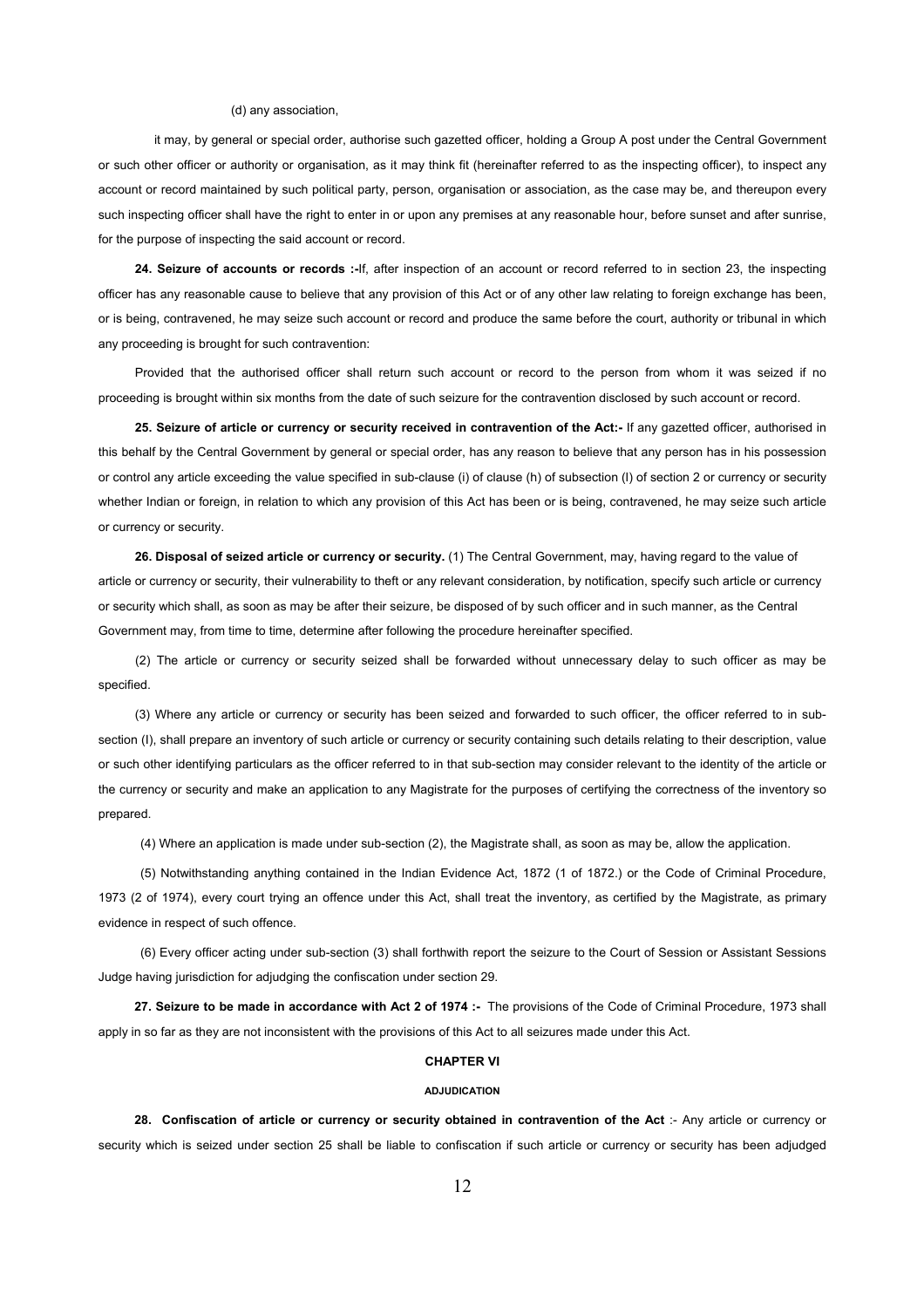under section 29 to have been received or obtained in contravention of this Act.

**29. Adjudication of confiscation:-** (1) Any confiscation referred to in section 28 may be adjudged---

(a) without limit, by the Court of Session within the local limits of whose jurisdiction the seizure was made; and

(b) subject to such limits as may be prescribed, by such officer, not below the rank of an Assistant Sessions Judge, as the Central Government may, by notification in the Official Gazette, specify in this behalf.

(2) When an adjudication under sub-section (1) is concluded by the Court of Session or Assistant Sessions Judge, as the case may be, the Sessions Judge or Assistant Sessions Judge may make such order as he thinks fit for the disposal by confiscation or delivery of seized article or currency or security, as the case may be, to any person claiming to be entitled to possession thereof or otherwise, or which has been used for the commission of any offence under this Act.

**30. Procedure for confiscation:-** No order of adjudication of confiscation shall be made unless a reasonable opportunity of making a representation against such confiscation has been given to the person from whom any article or currency or security has been seized.

#### **CHAPTER VII**

#### **APPEAL AND REVISION**

**31. Appeal:-** (1) Any person aggrieved by any order made under section 29 may prefer an appeal,-

 (a) where the order has been made by the Court of Session, to the High Court to which such Court is subordinate; or

(b) where the order has been made by any officer specified under clause (b) of sub-section (1) of section 29, to the Court of Session within the local limits of whose jurisdiction such order of adjudication of confiscation was made,

within one month from the date of communication to such person of the order:

Provided that the appellate court may, if it is satisfied that the appellant was prevented by sufficient cause from preferring the appeal within the said period of one month, allow such appeal to be preferred within a further period of one month, but not thereafter.

(2) Any organisation referred to in clause (f) of sub-section (1) of section 3, or any person or association referred to in section 6 or section 9, aggrieved by an order made in pursuance of section 5 or by an order of the Central Government refusing to give permission under this Act, or by any order made by the Central Government under sub-section (2) or subsection (4) of section 12, or sub-section (I) of section 14, as the case may be, may, within sixty days from the date of such order, prefer an appeal against such order to the High Court within the local limits of whose jurisdiction the appellant ordinarily resides or carries on business or personally works for gain, or, where the appellant is an organisation or association, the principal office of such organisation or association is located.

(3) Every appeal preferred under this section shall be deemed to be an appeal from an original decree and the provisions of Order XLI of the First Schedule to the Code of Civil Procedure, 1908,(5 of 1908), shall, as far as may be, apply thereto as they apply to an appeal from an original decree.

**32. Revision of orders by Central Government :-** (1) The Central Government may, either of its own motion or on an application for revision by the person registered under this Act, call for and examine the record of any proceeding under this Act in which any such order has been passed by it and may make such inquiry or cause such inquiry to be made and, subject to the provisions of this Act, may pass such order thereon as it thinks fit.

(2) The Central Government shall not of its own motion revise any order under this section if the order has been made more than one year previously.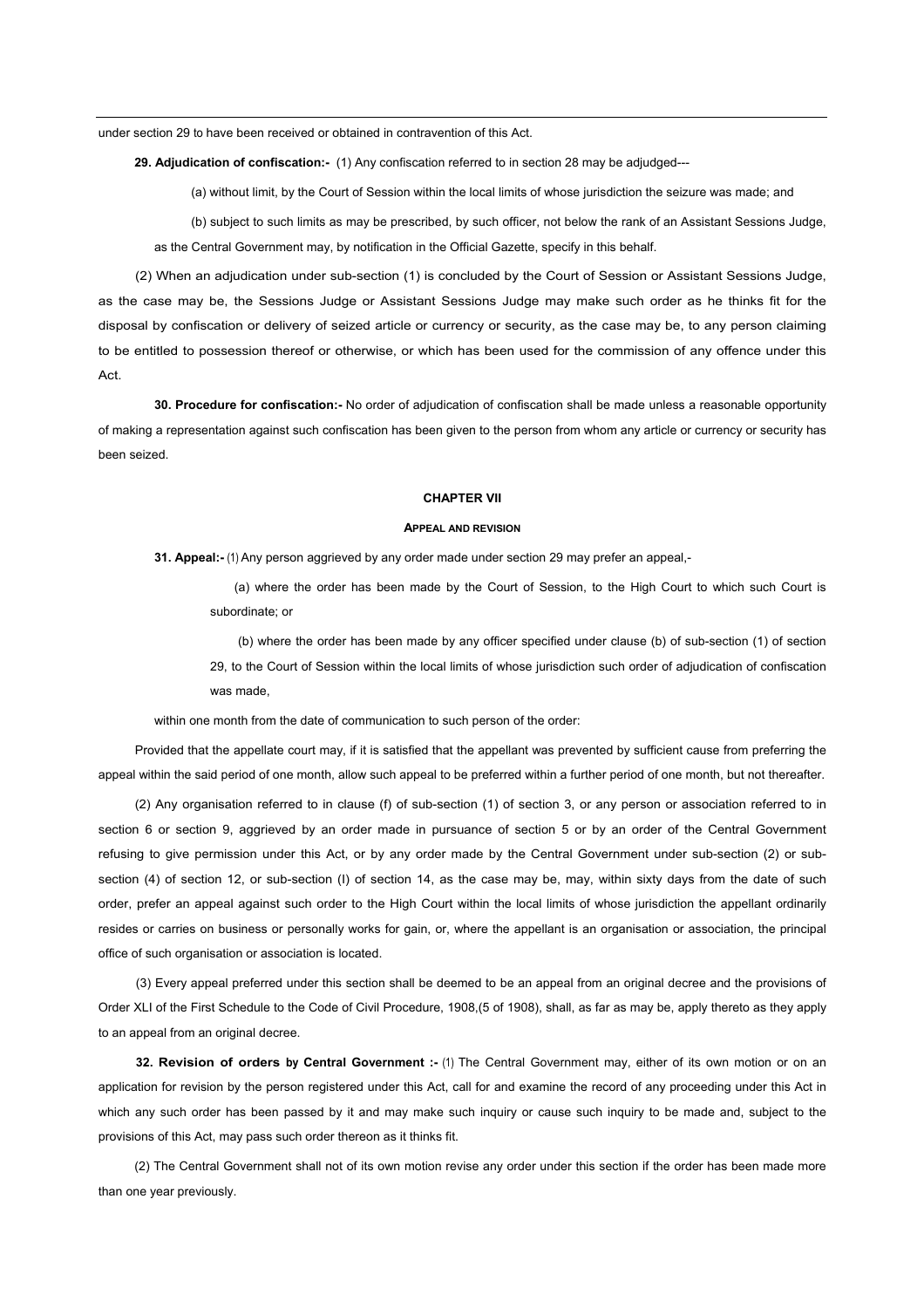(3) In the case of an application for revision under this section by the person referred to in sub-section (1), the application must be made within one year from the date on which the order in question was communicated to him or the date on which he otherwise came to know of it, whichever is earlier:

Provided that the Central Government may, if it is satisfied that such person was prevented by sufficient cause from making the application within that period, admit an application made after the expiry of that period.

(4) The Central Government shall not revise any order where an appeal against the order lies but has not been made and the time within which such appeal may be made has not expired or such person has not waived his right of appeal or an appeal has been filed under this Act.

(5) Every application by such person for revision under this section shall be accompanied by such fee, as may be prescribed.

*Explanation.-* An order by the Central Government declining to interfere shall, for the purposes of this section, be deemed not to be an order prejudicial to such person.

## **CHAPTER VIII**

#### **OFFENCES AND PENALTIES**

 **33. Making of false statement. declaration or delivering false accounts:-** Any person, subject to this Act, who knowingly,-

(a) gives false intimation under sub-section (c) of section 9 or section 18; or

 (b) seeks prior permission or registration by means of fraud, false representation or concealment of material fact, shall, on conviction by a court, be liable to imprisonment for a term which may extend to six months or with fine or with both.

**34. Penalty for article or currency or security obtained in contravention of section 10:-** If any person, on whom any prohibitory order has been served under section 10, pays, delivers, transfers or otherwise deals with, in any manner whatsoever, any article or currency or security, whether Indian or foreign, in contravention of such prohibitory order, he shall be punished with imprisonment for a term which may extend to three years, or with fine, or with both; and notwithstanding anything contained in the Code of Criminal Procedure, 1973 (2 of 1974), the court trying such contravention may also impose on the person convicted an additional fine equivalent to the market value of the article or the amount of the currency or security in respect of which the prohibitory order has been contravened by him or such part thereof as the court may deem fit.

**35. Punishment for contravention of any provision of the Act:-** Whoever accepts, or assists any person, political party or organisation in accepting, any foreign contribution or any currency or security from a foreign source, in contravention of any provision of this Act or any rule or order made thereunder, shall be punished with imprisonment for a term which may extend to five years, or with fine, or with both.

**36. Power to impose additional fine where article or currency or security is not available for confiscation :-** Notwithstanding anything contained in the Code of Criminal Procedure, 1973 (2 of 1974), the court trying a person, who, in relation to any article or currency or security, whether Indian or foreign, does or omits to do any act which act or omission would render such article or currency or security liable to confiscation under this Act, may, in the event of the conviction of such person for the act or omission aforesaid, impose on such person a fine not exceeding five times the value of the article or currency or security or one thousand rupees, whichever is more, if such article or currency or security is not available for confiscation, and the fine so imposed shall be in addition to any other fine which may be imposed on such person under this Act.

**37. Penalty for offences where no separate punishment has been provided :-** Whoever fails to comply with any provision of this Act for which no separate penalty has been provided in this Act shall be punished with imprisonment for a term which may extend to one year, or with fine or with both.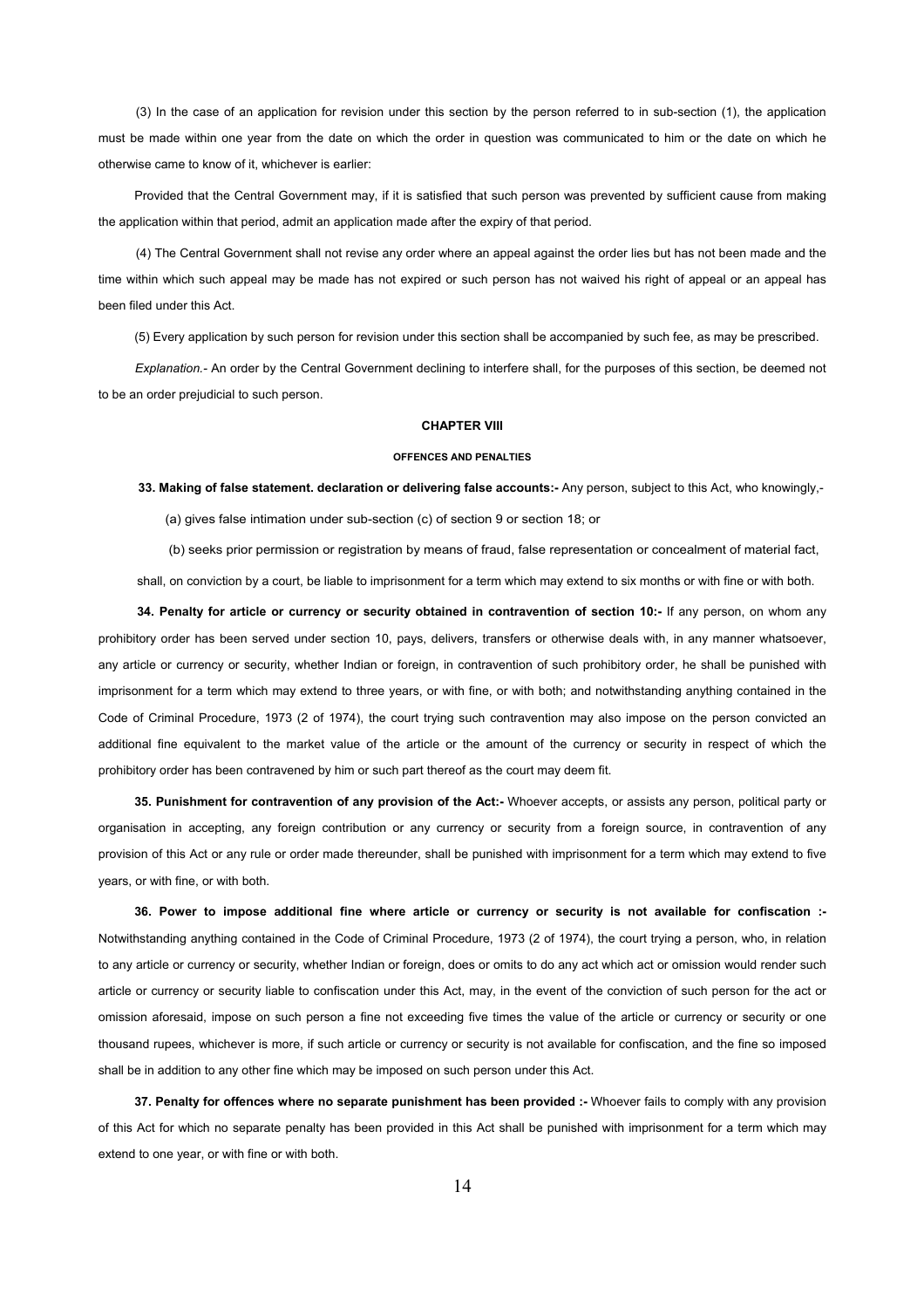**38. Prohibition of acceptance of foreign contribution :-** Notwithstanding anything contained in this Act, whoever, having been convicted of any offence under section 35 or section 37, in so far as such offence relates to the acceptance or utilisation of foreign contribution, is again convicted of such offence shall not accept any foreign contribution for a period of five years from the date of the subsequent conviction.

**39. Offences by companies:-** (1) Where an offence under this Act or any rule or order made thereunder has been committed by a company, every person who, at the time the offence was committed, was in charge of, and was responsible to, the company for the conduct of the business of the company, as well as the company, shall be deemed to be guilty of the offence and shall be liable to be proceeded against and punished accordingly:

Provided that nothing contained in this sub-section shall render such person liable to any punishment if he proves that the offence was committed without his knowledge or that he had exercised all due diligence to prevent the commission of such offence.

(2) Notwithstanding anything contained in sub-section (1), where an offence under this Act or any rule or order made thereunder has been committed by a company and it is proved that the offence has been committed with the consent or connivance of, or is attributable to any neglect on the part of, any director, manager, secretary or other officer of the company, such director, manager, secretary or other officer shall also be deemed to be guilty of that offence and shall be liable to be proceeded against and punished accordingly.

*Explanation.*-For the purposes of this section,-

(a) "company" means any body corporate and includes a firm, society, trade union or other association of individuals; and

(b) "director", in relation to a firm, society, trade union or other association of individuals, means a partner in the firm or a member of the governing body of such society, trade union or other association of individuals.

**40. Bar on prosecution of offences under the Act :-** No court shall take cognizance of any offence under this Act, except with the previous sanction of the Central Government or any officer authorised by that Government in this behalf.

**41. Composition of certain offences :-** (1) Notwithstanding anything contained in the Code of Criminal Procedure, 1973, (2 of 1974) any offence punishable under this Act ( whether committed by an individual or association or any officer or employee thereof), not being an offence punishable with imprisonment only, may, before the institution of any prosecution, be compounded by such officers or authorities and for such sums as the Central Government may, by notification in the Official Gazette, specify in this behalf.

(2) Nothing in sub-section (1) shall apply to an offence committed by an individual or association or its officer or other employee within a period of three years from the date on which a similar offence committed by it or him was compounded under this section.

*Explanation.-* For the purposes of this section, any second or subsequent offence committed after the expiry of a period of three years from the date on which the offence was previously compounded, shall be deemed to be a first offence.

(3) Every officer or authority referred to in sub-section (1) shall exercise the powers to compound an offence, subject to the direction, control and supervision of the Central Government.

(4) Every application for the compounding of an offence shall be made to the officer or authority referred to in sub-section *(I)*  in such form and manner along with such fee as may be prescribed.

(5) Where any offence is compounded before the institution of any prosecution, no prosecution shall be instituted in relation to such offence, against the offender in relation to whom the offence is so compounded.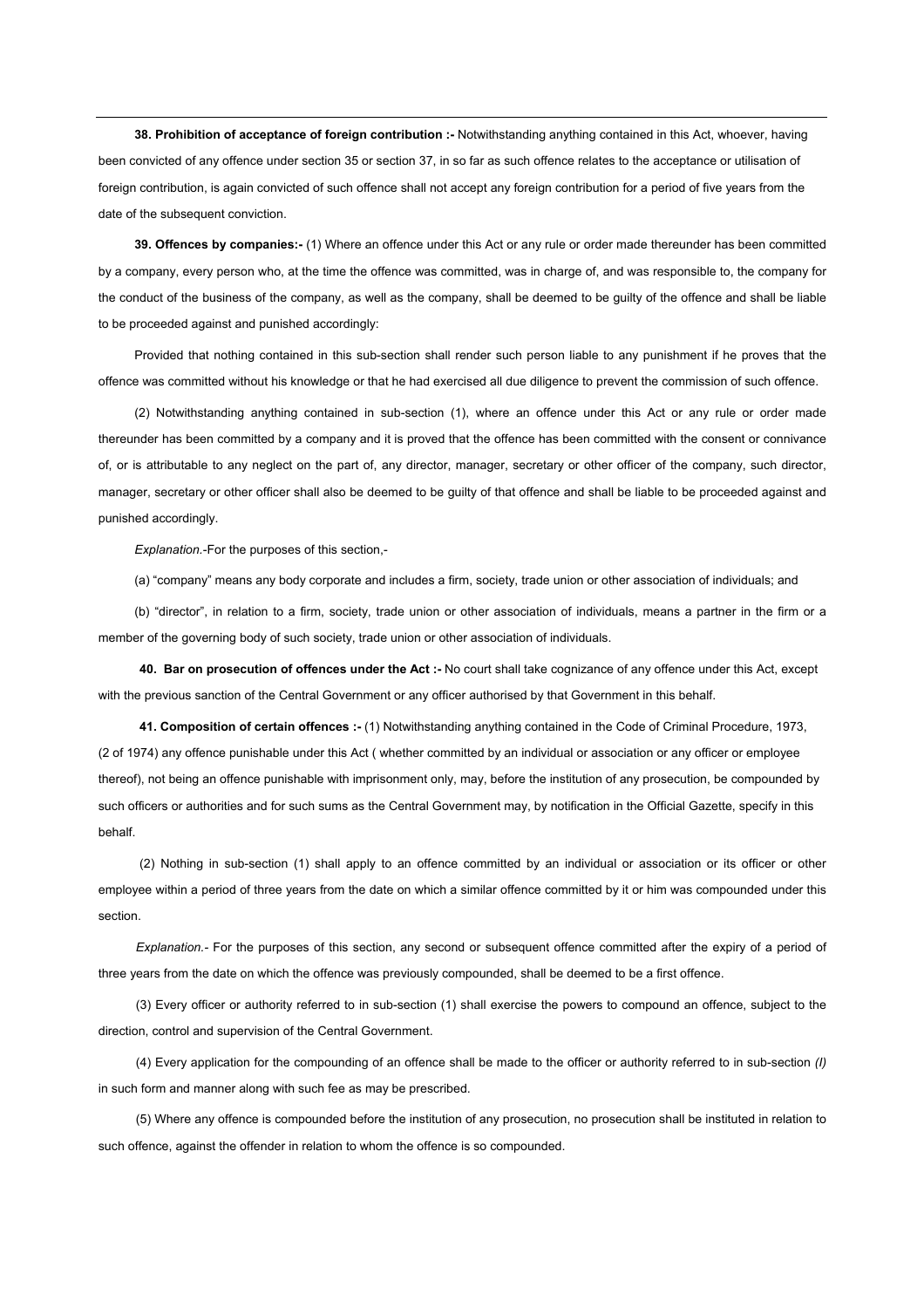(6) Every officer or authority referred to in sub-section (1), while dealing with a proposal for the compounding of an offence for a default in compliance with any provision of this Act which requires by an individual or association or its officer or other employee to obtain permission or file or register with, or deliver or send to, the Central Government or any prescribed authority any return, account or other document, may, direct, by order, if he or it thinks fit to do so, any individual or association or its officer or other employee to file or register with, such return, account or other document within such time as may be specified in the order.

#### **CHAPTER IX**

#### **MISCELLANEOUS**

**42. Power to call for information or document:-** Any inspecting officer referred to in section 23 who is authorised in this behalf by the Central Government may, during the course of any inspection of any account or record maintained by any political party, person, organisation or association in connection with the contravention of any provision of this Act, -

(a*)* call for information from any person for the purpose of satisfying himself whether there has been any contravention of the provisions of this Act or rule or order made thereunder;

(b) require any person to produce or deliver any document or thing useful or relevant to such inspection;

(c) examine any person acquainted with the facts and circumstances of the case related to the inspection.

**43. Investigation into cases under the Act:-** Notwithstanding anything contained in the Code of Criminal Procedure, 1973 (2 of 1974), any offence punishable under this Act may also be investigated into by such authority as the Central Government may specify in this behalf and the authority so specified shall have all the powers which an officer-in-charge of a police station has while making an investigation into a cognizable offence.

**44. Returns by prescribed authority to Central Government :-** The prescribed authority shall furnish to the Central Government at such time and in such form and manner such returns and statements as may be prescribed.

**45. Protection of action taken in good faith:-** No suit or other legal proceedings shall lie against the Central Government or the authority referred to in section 44 or any of its officers in respect of any loss or damage caused or likely to be caused by anything which is in good faith done or intended to be done in pursuance of the provisions of this Act or, any rule or order made thereunder.

**46. Power of Central Government to give directions:-** The Central Government may give such directions as it may deem necessary to any other authority or any person or class of persons regarding the carrying into execution of the provisions of this Act.

**47. Delegation of powers:-** The Central Government may, by notification, direct that any of its powers or functions under this Act, except power to make rule under section 48, shall, in relation to such matters and subject to such conditions, if any, may be specified in the notification, be exercised or discharged also by such authority as may be specified.

**48. Power to make rules:-** (1) The Central Government may, by notification, make rules for carrying out the provisions of this Act.

(2) In particular, and without prejudice to the generality of the foregoing power, such rules may provide for all or any of the following matters, namely:-

(a) the value of the article which may be specified under sub-clause (i) of clause (h) of sub-section (l) of section 2;

(b) the authority which may be specified under clause (p) of sub-section (I) of section 2;

(c) acceptance or retention of gift or presentation under clause (d) of section 4;

(d) guidelines specifying the ground or grounds on which an organisation may be specified as an organisation of political nature under sub-section (I) of section 5;

(e) the activities or business which shall be construed as speculative business under the proviso to clause (a) of subsection (1) of section 8;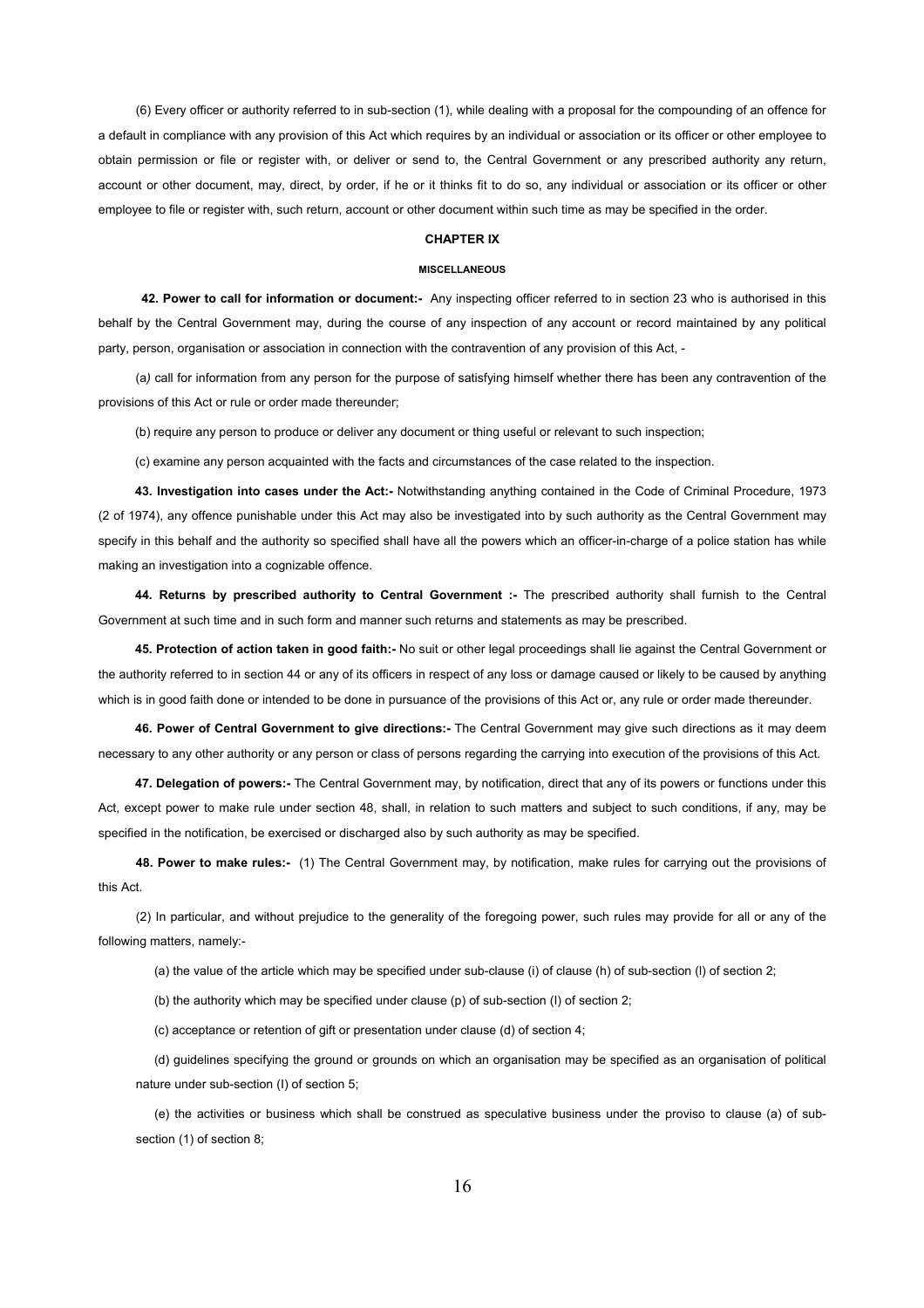(f) the elements and the manner in which the administrative expenses shall be calculated under sub-section (2) of section 8;

(g) the time within which and the manner in which any person or class of persons or an association may be required to furnish intimation regarding the amount of foreign contribution received under clause (c) of section 9:

(h) the time within which and the manner in which any person or class of persons may be required to furnish intimation regarding foreign hospitality under clause (e) of section 9;

(i) the manner in which the copy of the order of the Central Government shall be served upon any person under section 10;

 (j) the form and manner in which the application for grant of certificate of registration or giving of prior permission under sub-section (1) of section 12;

(k) the fee to be accompanied by the application under sub-section (I) of section 12;

 (l) the terms and conditions for granting a certificate or giving prior permission under clause (g) of sub-section (4) of section 12.:

(m) the manner of utilising the foreign contribution under clause (b) of sub-section (2) of section 13;

. (n) the authority with whom the foreign contribution to be vested under sub-section (I) of section 15;

 (o) the period within which and the manner in which the foreign contribution shall be managed under sub-section (2) of section 15;

 (p) the form and manner in which the application for a renewal of certificate of registration shall be made under sub-section (2) of section 16;

(q) the fee to be accompanied by the application for renewal of certificate under sub-section (2) of section 16;

 (r) the prescribed amount of foreign remittance, the form and manner in which the foreign remittance received by every bank or authorised person in foreign exchange shall be reported under sub-section (2) of section 17;

 (s) the time within which and the manner in which the person who has been granted certificate of registration or given prior permission under this Act shall give intimation under section 18:

(I) the form and manner in which account of any foreign contribution and the manner in which such contribution has been utilised shall be maintained under section 19:

(u) the time within which and the manner in which a candidate for election shall give intimation under section 21:

(v) the manner and procedure to be followed in disposing of the assets under section 22;

(w) the limits subject to which any confiscation may be adjudged under clause (b) of sub-section (I) of section 29:

(x) the fee to be accompanied along with every application for revision under sub-section (5) of section 32:

(y) the form and manner for making of an application for compounding of an offence and the fee therefor under subsection (4) of section 41;

(z) the form and manner in which and the time within which returns and statements to be furnished by the prescribed authority under section 44;

(za) any other matter which is required to be, or may be, prescribed.

**49. Orders and rules to be laid before Parliament:-** Every order made under section 5 and every rule made by the Central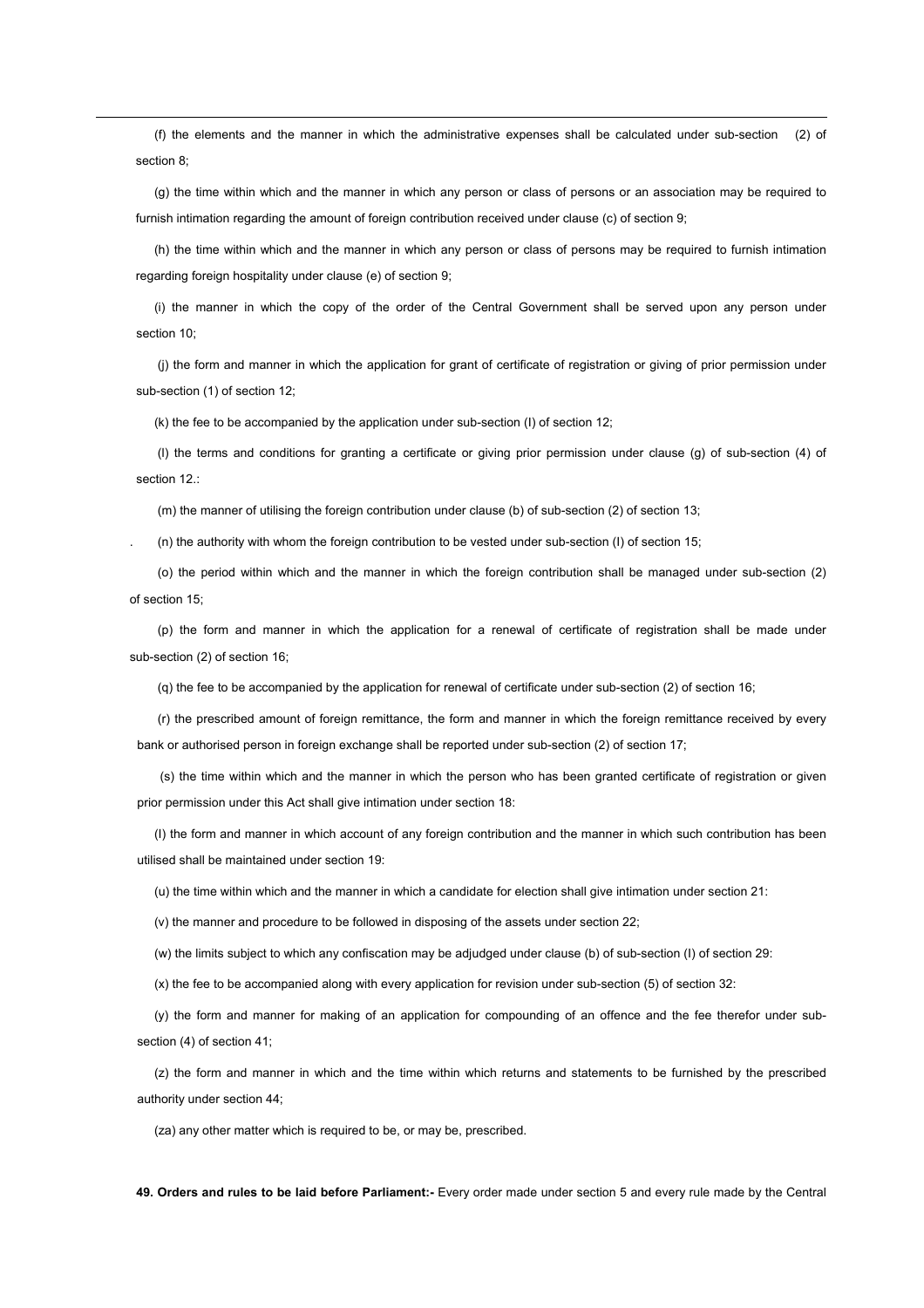Government under this Act shall be laid, as soon as may be after it is made, before each House of Parliament while it is in session for a total period of thirty days which may be comprised in one session or in two or more successive sessions, and if, before the expiry of the session immediately following the session or the successive sessions aforesaid, both Houses agree in making any modification in the order or rule or both Houses agree that the order or rule should not be made, the order or rule shall thereafter have effect only in such modified form or be of no effect, as the case may be; so, however, that any such modification or annulment shall be without prejudice to the validity of anything previously done under that order or rule.

**50. Power to exempt in certain cases:-** If the Central Government is of opinion that it is necessary or expedient in the interests of the general public so to do, it may, by order and subject to such conditions as may be specified in the order, exempt any person or association or organisation (not being a political party), or any individual (not being a candidate for election) from the operation of all or any of the provisions of this Act and may, as often as may be necessary, revoke or modify such order.

**51. Act not to apply to certain Government transactions:-**Nothing contained in this Act shall apply to any transaction between the Government of India and the Government of any foreign country or territory.

**52. Application of other laws not barred :-**The provisions of this Act shall be in addition to, and not in derogation of, the provisions of any other law for the time being in force.

**53. Power to remove difficulties:-** (1) If any difficulty arises in giving effect to the provisions of this Act, the Central Government may, by order, published in the Official Gazette, make such provisions not inconsistent with the provisions of this Act as may appear to be necessary for removing the difficulty:

Provided that no order shall be made under this section after the expiry of two years from the commencement of this Act.

(2) Every order made under this section shall be laid, as soon as may be after it is made, before each House of Parliament.

**54. Repeal and saving:-** (1) The Foreign Contribution (Regulation) Act, 1976 (49 of 1976) (hereafter referred to as the repealed Act) is hereby repealed.

(2) Notwithstanding such repeal,-

(a) anything done or any action taken or purported to have been done or taken under the repealed Act shall, in so far as it is not inconsistent with the provisions of this Act, be deemed to have been done or taken under the corresponding provisions of this Act;

(b) any organisation of a political nature, not being a political party, to whom the prior permission was granted under section 5 of the repealed Act, shall continue to be the organisation of a political nature, not being a political party, under clause (f) of subsection (I) of section 3 of this Act, till such permission is withdrawn by the Central Government;

(c) permission to accept foreign hospitality granted under section 9 of the repealed Act shall be deemed to be the permission granted under section 6 of this Act until such permission is withdrawn by the Central Government;

(d) any association prohibited from accepting any foreign contribution under clause (a) of section 10 of the repealed Act, in so far as it is not inconsistent with the provisions of this Act, shall be deemed to be an association prohibited from accepting any foreign contribution under section 9 of this Act;

(e) permission obtained under clause (b) of section 10 of the repealed Act shall, in so far as it is not inconsistent with the provisions of this Act, be deemed to be the permission until such permission is withdrawn by the Central Government;

(f) any order issued under section 12 of the repealed Act shall be deemed to be an order issued under section 10 of this Act;

(g) any order issued under section 31 of the repealed Act exempting any association or any individual shall be deemed